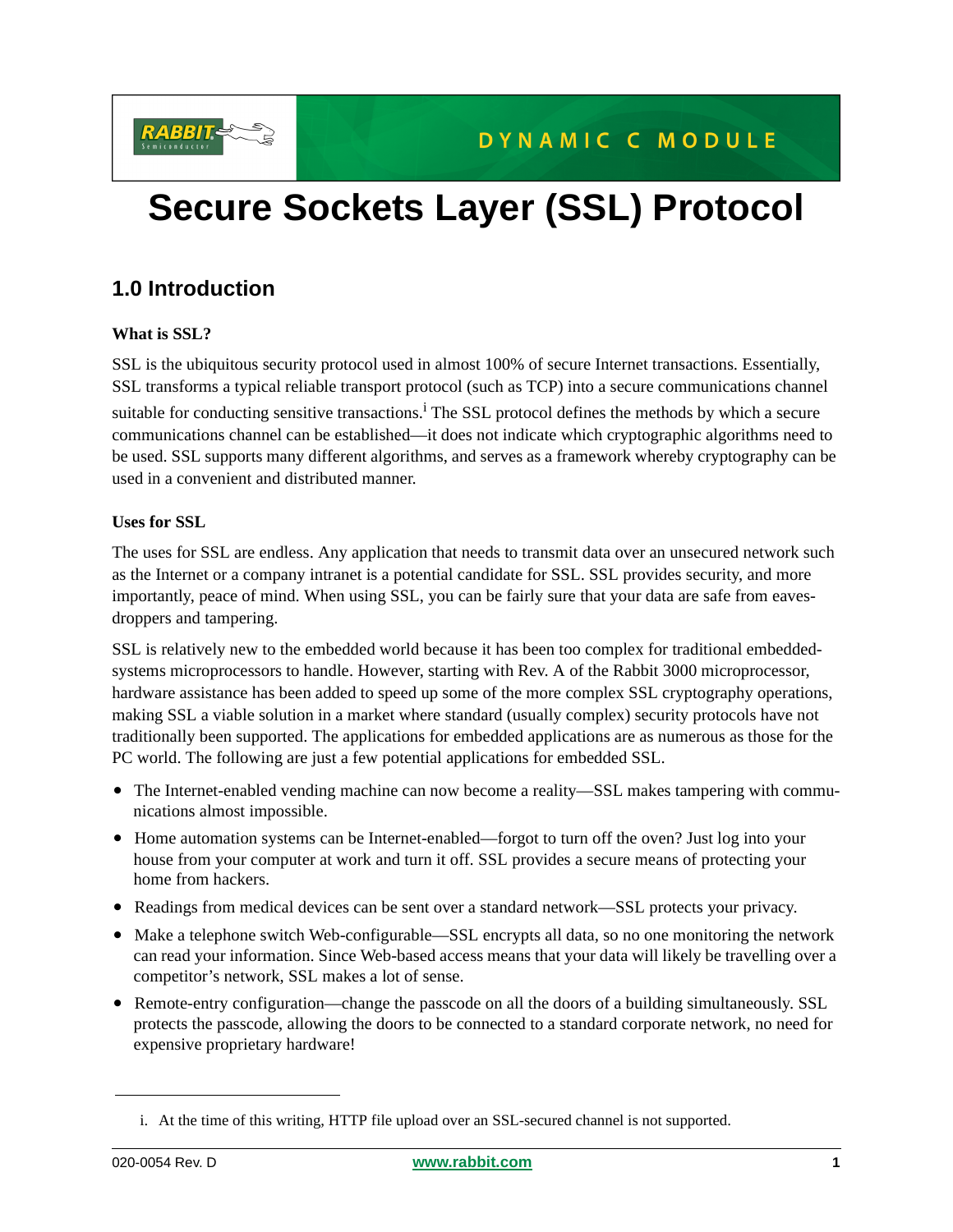- Television cable box monitoring/billing—connect a cable box to the Internet to monitor use and provide online billing.
- Utilities monitoring/billing (gas, electric, water)—connect gas and electric meters to the Internet without the worry of users tampering with the information sent.

<span id="page-1-0"></span>SSL is designed to run over TCP/IP. [Figure 1](#page-1-0) shows how the SSL protocol fits into the overall TCP/IP reference model.





#### **What can SSL do for my application?**

SSL protects the communications channel. It also provides authentication (on the client side, optionally on the server side) of communicating parties. SSL can secure any connection between two points, and no one monitoring the connection can do anything destructive or gain unauthorized access to any sensitive information. SSL provides a secure channel without the need for either end to meet to exchange keys. SSL is to secure communications as TCP is to normal communications—it provides a standard communications infrastructure that compliant applications can use easily and nearly invisibly.

SSL provides a vitally important component of any secure system. Basic authentication mechanisms such as the Telnet password and basic HTTP authentication become very powerful security options when executed using SSL instead of plain TCP—passwords are no longer sent plain-text, making these methods much more useful. SSL encrypts the *connection*, not the data at either end, and does not contain any mechanism for user authentication or password protection (only the connection is authenticated—the security fails if the machine at either end is compromised).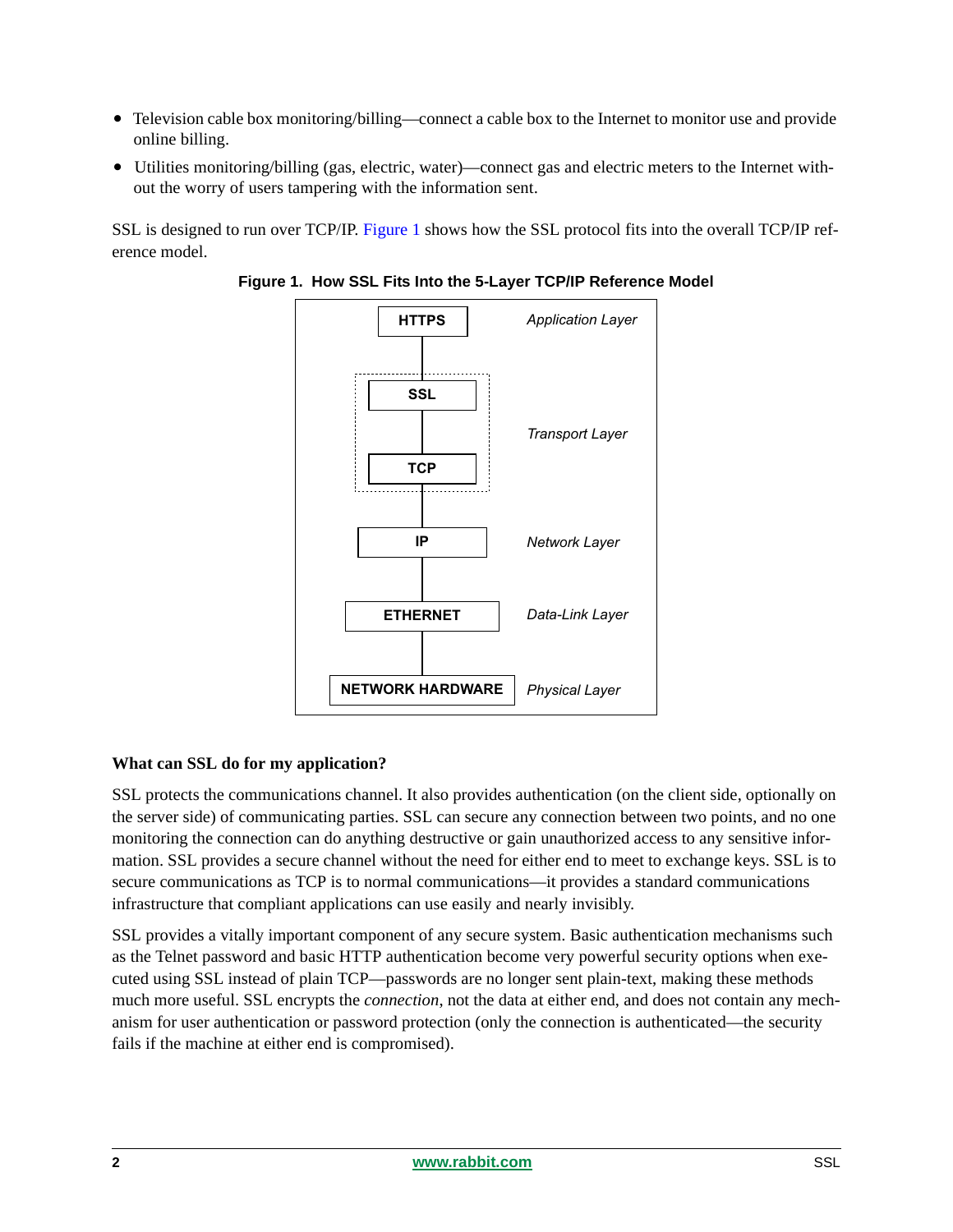### **1.1 Document Overview**

This document is arranged to help you start developing applications with SSL right away. It also provides more detailed information for interested advanced users. First, [Section 2.0](#page-2-0) describes the hardware and software requirements for developing with SSL. [Section 3.0](#page-3-0) gives a brief history of SSL for context, and [Section 4.0](#page-3-1) is a complete start-to-finish walkthrough that details the creation of an SSL certificate and setting up a sample SSL application using HTTPS. A list of sample applications is given in [Section 5.0](#page-9-0).

More advanced users with an interest in SSL can continue with [Section 6.0](#page-10-0), which covers the basics of the SSL protocol, and [Section 7.0,](#page-13-0) which covers some specific Rabbit SSL details. [Section 8.0](#page-15-0) is a detailed reference for the SSL certificate utility that covers the advanced interface in detail (the wizard interface is covered in the walkthrough).

The appendices are primarily for reference. Appendix A introduces cryptography and some of the principles behind the design of SSL. Appendix B gives an in-depth explanation of SSL digital certificates, which will help advanced users with certificate management and use. Appendix C is an API reference for the new HTTPS socket wrapper functions, which are provided for direct socket access (for CGI) in SSL/HTTPS applications.

# <span id="page-2-0"></span>**2.0 Hardware and Software Requirements**

### **2.1 Rabbit SSL Requirements and Performance Characteristics**

The following minimum requirements must be met to run SSL on a Rabbit microprocessor.

- Rev. A or later of the Rabbit 3000 microprocessor
- Dynamic C v. 8.30 or better (to support Rev. A of the Rabbit 3000)
- Minimum 256KB flash (512KB recommended)
- Minimum 256KB RAM (512 KB recommended)
- Network connectivity with TCP/IP
- Single thread only with 2–4KB stack in  $\mu$ C/OS applications (some SSL functions are not re-entrant)

The Rabbit SSL implementation is about 45KB of code, not including the TCP/IP stack (the size varies, depending on the options enabled). It uses 2–3KB of root memory and about 24KB of xmem for each connection (one connection is usually enough). SSL uses at most 1KB of stack space, so any application running SSL should use a minimum 2KB stack.

The SSL performance is quite high with a Rabbit microprocessor, reaching a throughput of 120 kbits/s on average on a Rabbit 3000 (Rev. A) running at 44 MHz (be aware that SSL imposes a large overhead to all communications). Session establishment—the longest operation of any SSL connection—with the Rabbit 3000 hardware assist takes about 3 seconds, which is quite fast, considering many PC-based implementations can take almost as long for the same operation.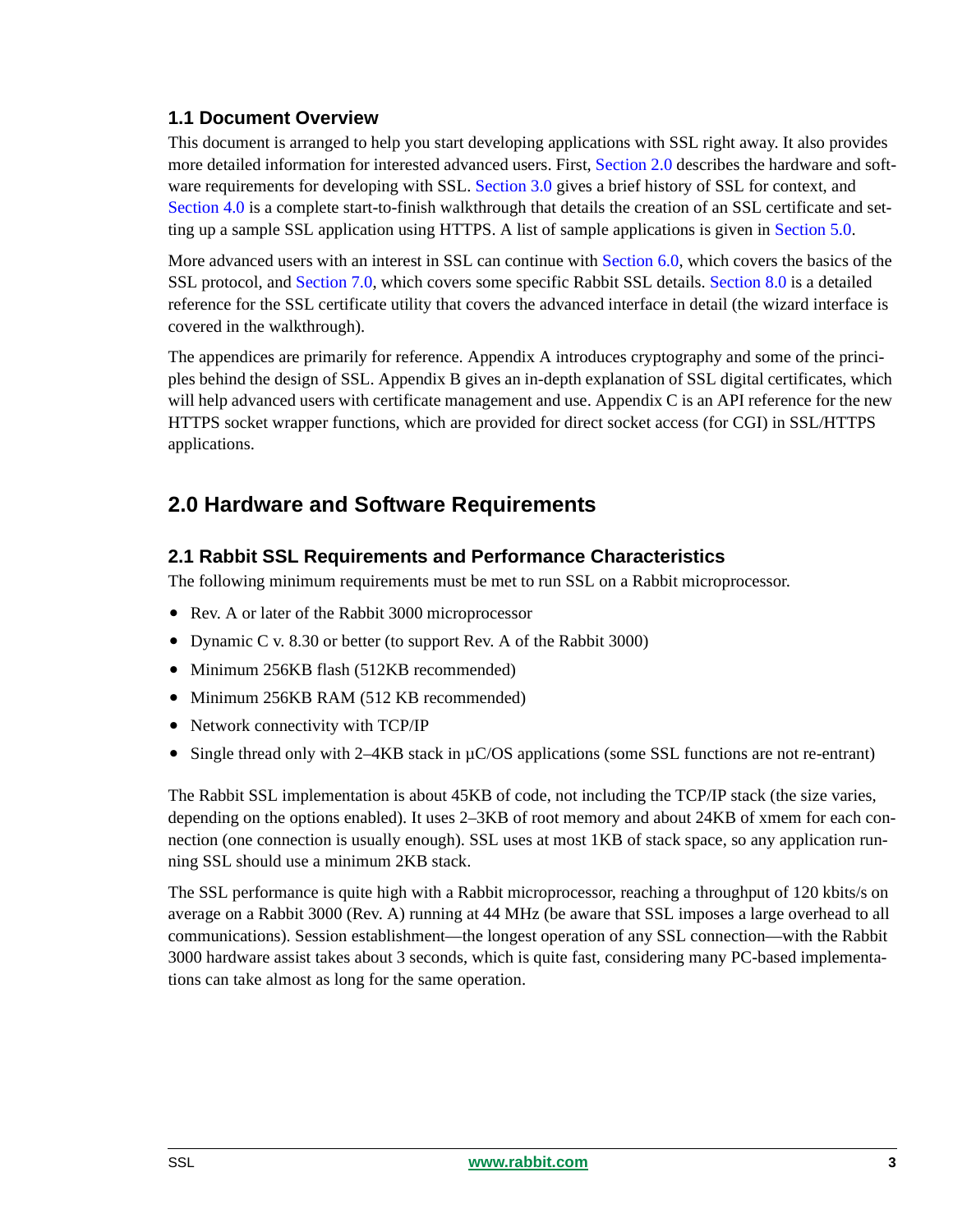### **2.2 Implementation with Dynamic C**

One of the primary uses of SSL on the Rabbit is to secure HTTP communications by providing an HTTPS server implementation to communicate with standard Web browsers. Dynamic C's implementation of SSL should work with any browser that supports SSLv3. Browsers earlier than Internet Explorer version 4 and Netscape version 5 are not officially supported, but may work with the Rabbit SSL implementation. TLS is only supported on newer browsers—starting with Internet Explorer version 5 and Netscape Communicator version 6. Officially, Dynamic C's implementation of SSL is supported only on browsers newer than Internet Explorer version 5 and Netscape Communicator version 6.

# <span id="page-3-0"></span>**3.0 History of SSL and TLS**

The original Secure Sockets Layer (SSL) implementation was developed in the early 1990s by the Netscape Communications Corporation to secure HTTP, which sends its data as plain text over the Internet. The first official release was version 2.0, which gained widespread acceptance despite some design problems with the protocol.

In the late 1990s it became apparent that SSL 2.0 was not secure. Netscape began working on SSL 3.0. In conjunction with Netscape, the Internet Engineering Task Force (IETF, the Internet standards governing body) began work on standardizing SSL, a project that became known as TLS (Transport Layer Security). SSL 3.0 was not developed as rigorously as TLS, so it became available sooner and quickly overtook SSL 2.0 as the industry standard.

TLS was finalized in 2000, providing the first standardized protocol for SSL. Although SSL 3.0 is still in widespread use, it is mostly obsolete for new development since almost all modern browsers support TLS.

# <span id="page-3-1"></span>**4.0 SSL Walkthrough**

This walkthrough explains the setup and execution of a simple HTTPS server on a Rabbit-based device. There are six steps, which are listed here.

- 1. Create a digital certificate.
- 2. Import the certificate.
- 3. Set up TCP/IP for the sample application.
- 4. Set up the application to use SSL.
- 5. Set up the Web browser.
- 6. Run the application.

### <span id="page-3-2"></span>**4.1 Create a Digital Certificate**

The first step in setting up an SSL-enabled server is to create your SSL server certificate. This can be done using the Rabbit SSL certificate utility, which is included in your SSL installation. The utility can be found in the Utilities\SSL\_Utilities directory under the root Dynamic C installation directory. Start the SSL certificate utility by double-clicking certificate.exe**.** This walkthrough shows you how to

create your own Certificate Authority (CA) and its accompanying root CA certificate,<sup>i</sup> and how to create a server certificate signed by that root CA. This is only one of the three types of certificates that can be created using the certificate utility; see [Appendix B. "SSL Certificates,"](#page-27-0) for more information on certificates.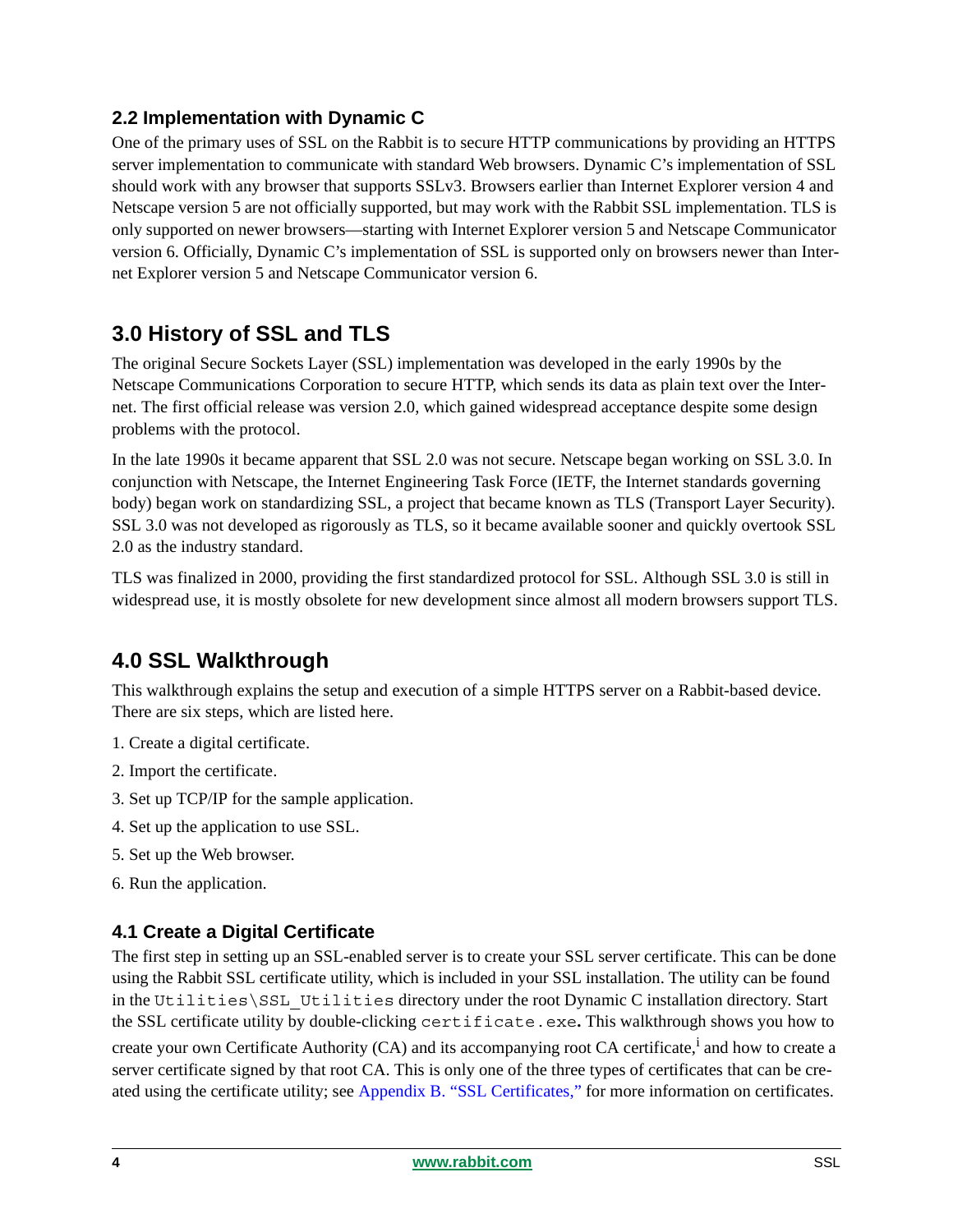This walkthrough uses the certificate utility wizard interface. See [Section 8.3](#page-16-0) for further information about the advanced interface.

#### <span id="page-4-0"></span>**1. Start the wizard and set the output directory.**

The utility should start in the wizard mode. This is the primary certificate utility interface, and it contains everything you need to create your own certificates. The advanced interface is accessed by clicking "Launch Advanced Interface" on the first wizard panel. For this walkthrough, just click "Next."

The second panel displays the output directory edit box. It will default to the directory you executed the utility from, and you can change the directory by clicking "Browse." Set your output directory to be the Samples\TCPIP\SSL\HTTPS\cert directory (relative to your Dynamic C directory) for the sample programs, and click "Next." Note that several files will be generated for each certificate, so it is a good idea to use an empty directory for your certificate output.

#### **2. Select the signing options and create a root CA certificate.**

Next, you need to select a signing option. Click the "Create your own CA" radio button on the signing options panel, then click "Next." You should see the "Create a New Certificate Authority" panel, where you can enter the information for your new Certificate Authority (CA) that will be stored in your root CA certificate. Enter "ca" in the Certificate Name field. Note that the certificate name is going to be used as a base name for the certificate files, so this should only contain characters that are valid in file names. For the Common Name, enter "My Root CA Certificate". You can fill in the optional fields if desired, then click "Next."

Now you must select an output directory for your new root CA certificate—select the "private" directory (a subdirectory under the directory where the utility executable is located), and click "Next." The root CA certificate will be created when you finish the wizard. This is the certificate that you will need to install in your browser later in order for the browser to accept the server certificate you will create next. Remember where your root CA certificate is for the browser setup.

#### **3. Create the device server certificate.**

Now you will create the certificate that will be loaded onto your device. For the Certificate Name, enter "mycert". Again, this will be used to generate file names, so only enter valid file name characters. For the Common Name, enter the IP address of your device (e.g., 10.10.6.100), or if you access your device using a text URL, enter the base Domain Name you access your device from. For example, if you access your device from "http://www.foo.com/index.html", your certificate's Common Name should be "www.foo.com"—no slashes or extra information.

Again, fill in the optional fields as desired, and then check the checkbox at the bottom of the panel to generate the certificate and exit the utility when you are finished. Click "Next."

#### **4. Create the certificates.**

Now that you have finished the wizard, you need to generate your certificates. Check the summary on the final panel of the wizard to make sure all the information is correct. Once you have verified your certificate information, click "Finish" to generate your root CA and server certificates.

i. A Certificate Authority (CA) provides the service of verifying the identity of a certificate owner using conventional means, then signs that owner's certificate using their own private key. The root CA certificate is a self-signed certificate that originates from a trusted source, and represents the ultimate guarantee that a certificate being checked is genuine. See [Appendix B. "SSL Certificates,"](#page-27-0) for more information.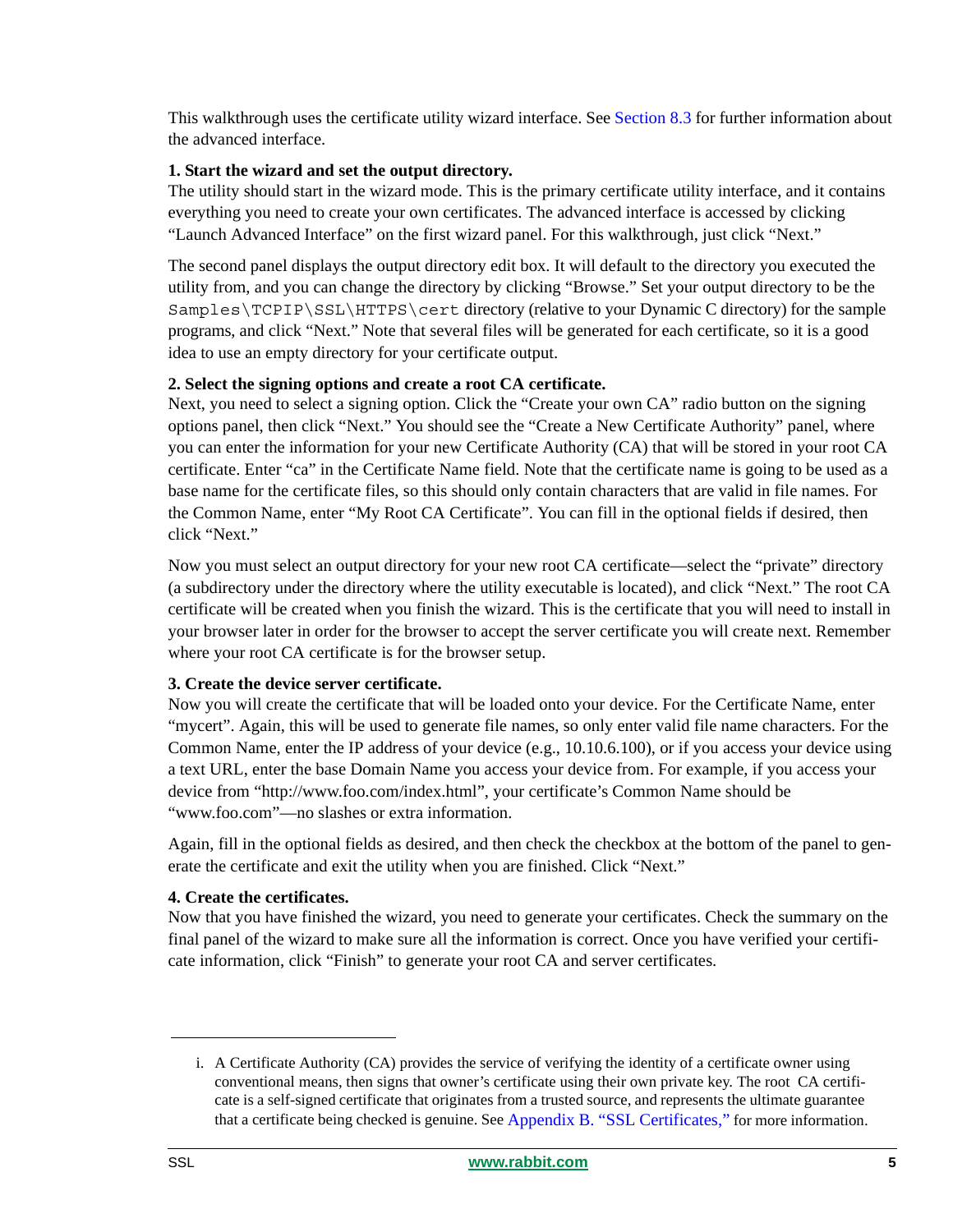The generated certificate will be saved in the output directory you selected in [Step 1,](#page-4-0) and will be called *mycert.dcc* in the output directory you selected (assuming the file name you chose for your certificate was *mycert*). There will also be several other files generated along with the Dynamic C Certificate file. Most notably, the file *mycert.der* contains the browser-compatible version of the server certificate (you will not need this file unless you want to install your server certificate into your browser, which is not necessary

but may be desirable in some cases).<sup>i</sup> The files *mycert.key* and *mycertkey.pem* are two formats of the private key, and these should be kept secret to preserve the security of your certificate (it is a good idea to protect these with some form of encryption). The file *mycerts.pem* is the signed PEM format version of your certificate (the 's' is added so it will not be confused with the certificate request *mycert.pem*). The *mycert.dcc* file will be imported into your Dynamic C application.

### **4.2 Import the Certificate**

Now that you have created your certificate, it's time to open the sample program to import your certificate into. Run Dynamic C, and open the sample program SSL\_STATIC. C in the Samples\TCPIP\SSL\ directory. Locate the #ximport for the certificate import, and modify the line to point to your certificate. As long as you follow the above instructions to generate your certificate, you should *not* have to modify the #ximport statement.

It is also possible to store the certificate in the flash file system. It is up to the user, however, to implement *how* the certificate gets into the file system. See [Section 8.0 "SSL Certificate Utility,"](#page-15-0) for more information on certificate import options.

### **4.3 Set Up TCP/IP for the Sample Application**

SSL is a security complement for TCP/IP. As such, SSL requires a TCP/IP connection in order to function. For this reason, you must set up TCP/IP for your device. Open the TCP CONFIG. LIB library and follow the instructions provided in the library to set up your device for use with TCP/IP. Check that the device's address matches the Common Name of the certificate you created above. If the device is accessed through a proxy or DNS, then the certificate does not need to match the IP address since the browser will use the external address to access the device—however, the certificate's Common Name must match that address.

The sample application (SSL\_STATIC.C) uses SSL through HTTPS, so we need to make sure the HTTPS port is enabled. Where normal HTTP uses TCP port 80, the standard HTTPS port is TCP port 443. Looking at the sample program, you will see that there is a call to tcp\_reserveport(443) just below the call to tcp\_reserveport(80). This assures that both the HTTP and HTTPS ports are reserved for the server.

i. You will not need your *mycert.der* certificate unless you want to install your server certificate in your browser. If you follow the walkthrough, then you will be installing your root CA certificate, which will provide the trust for your server certificate. However, if you create a self-signed server certificate, or if you want the browser to just trust that particular device, then you would want to install the server certificate to avoid warnings from the browser.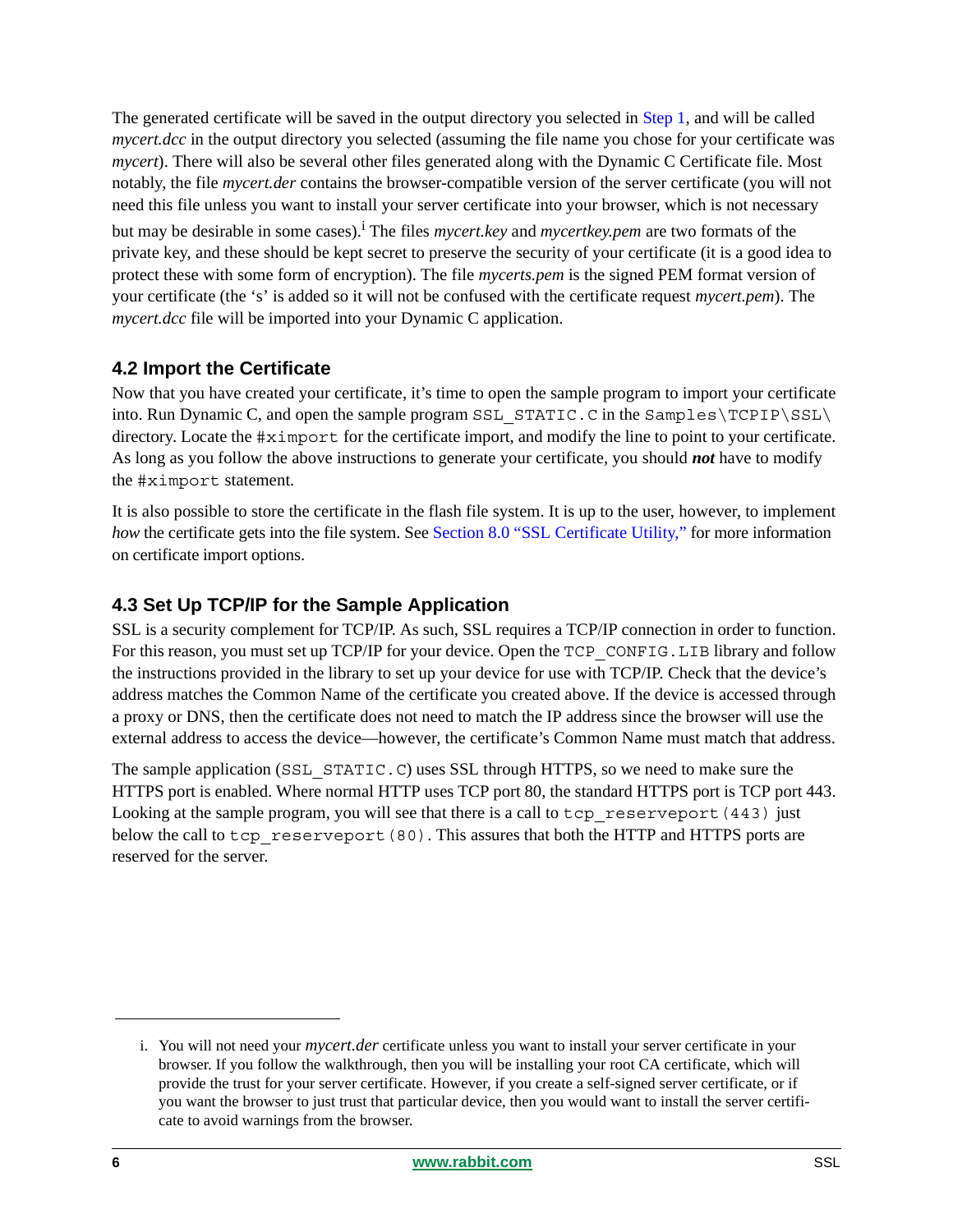### **4.4 Set Up the Application to use SSL**

### **1. HTTPS configuration.**

The application needs to know that some servers will use HTTPS. The use of HTTPS is controlled by a few macros, some of which will be familiar to you if you have already worked with the HTTP.LIB library.

The most important macro is USE\_HTTP\_SSL, which enables the use of SSL for HTTP servers (thereby making them potential HTTPS servers). The number of HTTPS servers used is determined by a combination of two macros, HTTP\_MAXSERVERS and HTTP\_SSL\_SOCKETS. The HTTP\_MAXSERVERS macro specifies the *total* number of HTTP *and* HTTPS servers to be used by the application. The HTTP\_SSL\_SOCKETS macro specifies the number of servers *out of the total* to secure with SSL. In other words, the number of HTTPS servers is determined by HTTP\_SSL\_SOCKETS, which cannot be greater than HTTP\_MAXSERVERS**.** The number of plain HTTP servers is then given by the difference between HTTP\_MAXSERVERS and HTTP\_SSL\_SOCKETS.

For example, say we want two normal HTTP servers and one HTTPS server. This would be done by using the following code in your program.

```
#define HTTP MAXSERVERS 3 // There are 3 total servers
#define USE_HTTP_SSL // Tell HTTP.LIB to use SSL
// Tell HTTP.LIB to reserve 1 of the 3 servers for HTTPS
#define HTTP SSL SOCKETS 1
```
In the example application, there are two servers enabled, with one of them reserved for HTTPS. This means that incoming requests will be handled according to the port they come in on. Requests on port 80 will be handled by the normal HTTP server, whereas requests on port 443 will be handled by the HTTPS server and will be secured using SSL.

### **2. Resource protection.**

Now the application will accept connections from anyone, secured or not. While this may be acceptable in some situations, there is no way to force the client to use the secured port to communicate with the device, they can log in using plain HTTP. For this reason, Dynamic C SSL provides a mechanism to protect resources using the ZSERVER.LIB library. Any resources allocated using the sspec\_xxxx functions with a server mask of SERVER HTTPS will be accessible only via HTTPS, and will not load if accessed in any other way. See the SSL FORM. C sample program for more information on resource protection.

The following example illustrates resource protection using sspec\_addform. The form *myform* (simply a collection of 5 variables) is initialized in the call, with the name "myform.html" and a size of 5. The important thing to note is the server mask parameter, SERVER\_HTTPS. This indicates to HTTP.LIB that this form can *only* be accessed using an HTTPS server. In this way, "myform.html" will only be accessible from the Web browser over an SSL-secured connection. Attempting to access the form without specifying HTTPS will result in a "404 Not Found" HTTP error.

```
// Declare form variables and form pointer
auto FormVar myform[5];
auto int form;
// Initialize the form and add it to the RAM resource list
  form = sspec addform("myform.html", myform, 5, SERVER HTTPS);
```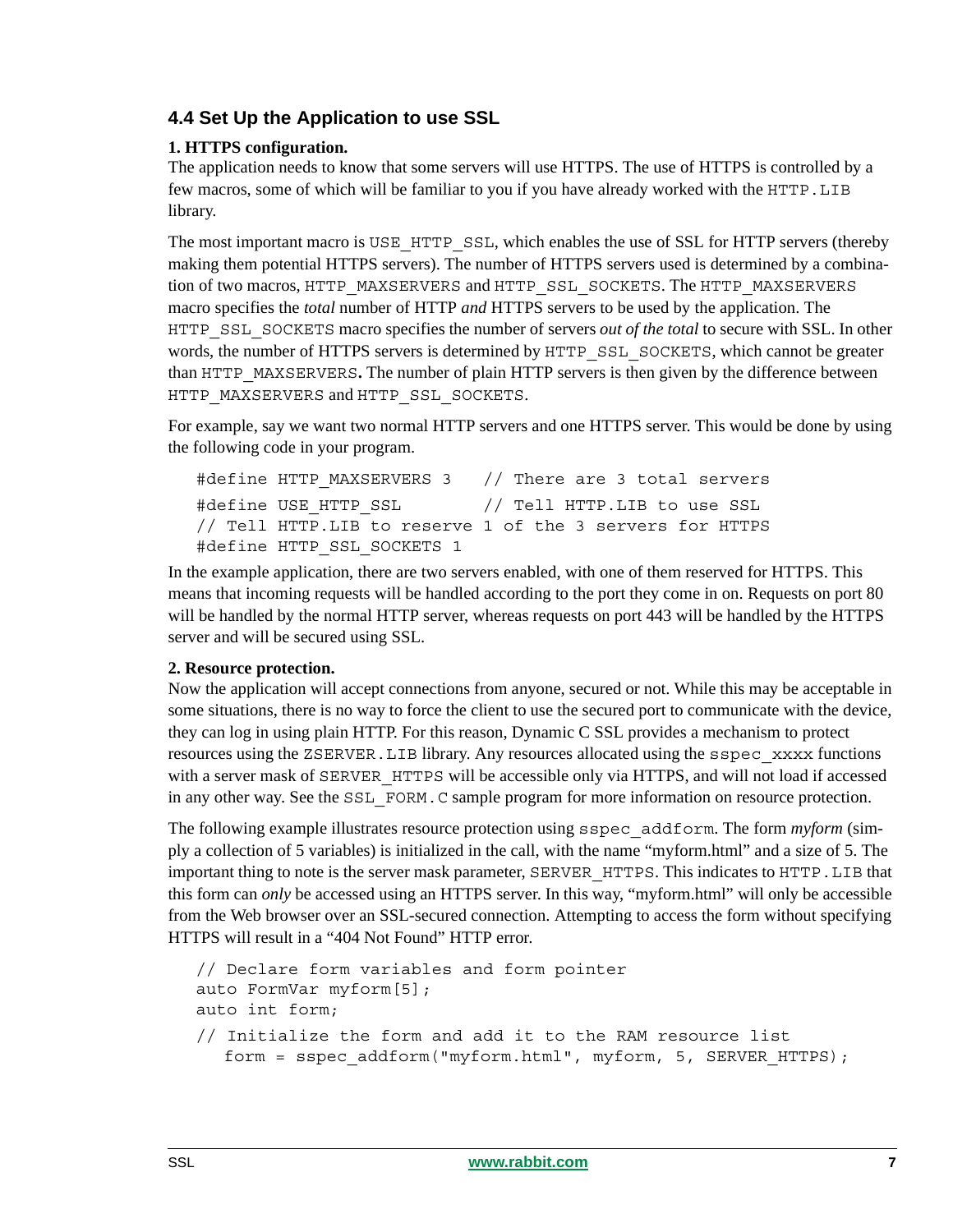#### **3. CGI programming with HTTPS.**

CGI programs will benefit from the use of SSL and HTTPS. Applications cannot access the socket in an HTTPS server directly, so we have included some wrapper functions that allow the writing and reading of data directly to and from the socket. The http\_sock\_xxxx functions provide this functionality to developers. These functions use the socket associated with a particular HTTP or HTTPS server. If the server is an HTTP server, the socket used will be plain TCP/IP. If it is an HTTPS server, the socket will be secured with SSL. See [Appendix C. "API Functions,"](#page-30-0) for more information.

### <span id="page-7-0"></span>**4.5 Set Up the Web Browser**

The sample program is now ready to compile and run. However, there are some steps to take to set up the browser before attempting to communicate with the Rabbit-based device. Some of the following steps are optional in the sense that not following them will not necessarily prevent communication from happening between the browser and the device, but will cause the browser to generate warnings.

#### **1. Enable TLS 1.0 (optional).**

Most modern browsers support the TLS standard. The IETF TLS 1.0 is the most up-to-date standard for SSL, replacing Netscape's SSL version 3. By default, however, many browsers have TLS disabled, and only have SSLv3 enabled for SSL communication (newer browsers are starting to have TLS enabled by default). Rabbit's SSL comes with both TLS and SSLv3 support, but TLS is considered more secure.<sup>i</sup> You can enable TLS by locating the security options in your browser and enabling TLS 1.0 (this option can be found in Microsoft Internet Explorer under Tools | Internet Options under the "Advanced" tab—just click the checkbox next to "Use TLS 1.0" if it is not already checked). If you are using only TLS in your application, and TLS is not enabled in the browser, the browser and the device will not be able to communicate.

#### **2. Install your root CA certificate (optional).**

In the first part of this walkthrough, you created your own Certificate Authority (CA) root certificate and used it to sign your server certificate, which at this point resides on your device (assuming you compiled and downloaded the sample program) in the path you selected when you created the certificate. The server certificate will be accepted by the browser if it meets certain criteria. These include: a valid digital signature, a valid date, a matching Common Name and URL address, and the certificate in the correct format. The first criterion is covered by the signing certificate (your root CA certificate in this case). The latter three criteria have also been covered (the default valid date range is one year from the date of creation, you matched the Common Name to the address when you created the certificate, and the certificate utility took care of the formatting).

If you chose "ca" for the name of your certificate, then the certificate file will be called *ca.der*. In Windows, this file type is associated with Internet Explorer, and you can install the certificate simply by opening it with a double-click. Opening the file will display the certificate dialog box, which will display information about the certificate. In the lower right corner of the window there is a button labeled "Install Certificate." Click this button, and the Certificate Import Wizard will open. Click "Next." The second panel will prompt you for a certificate store. Select the default option, click "Next" again, and then click "Finish." The wizard will then ask you if you want to install the certificate in the root certificate store. If all the information looks correct, click "OK" and your certificate will be installed.

i. This is not necessarily true, as there is no evidence to show that SSLv3 is inherently less secure than TLS. However, because of the rigorous design requirements of the IETF, TLS can be *proved* to be more secure than SSLv3, and therefore is (intuitively) considered to be more secure.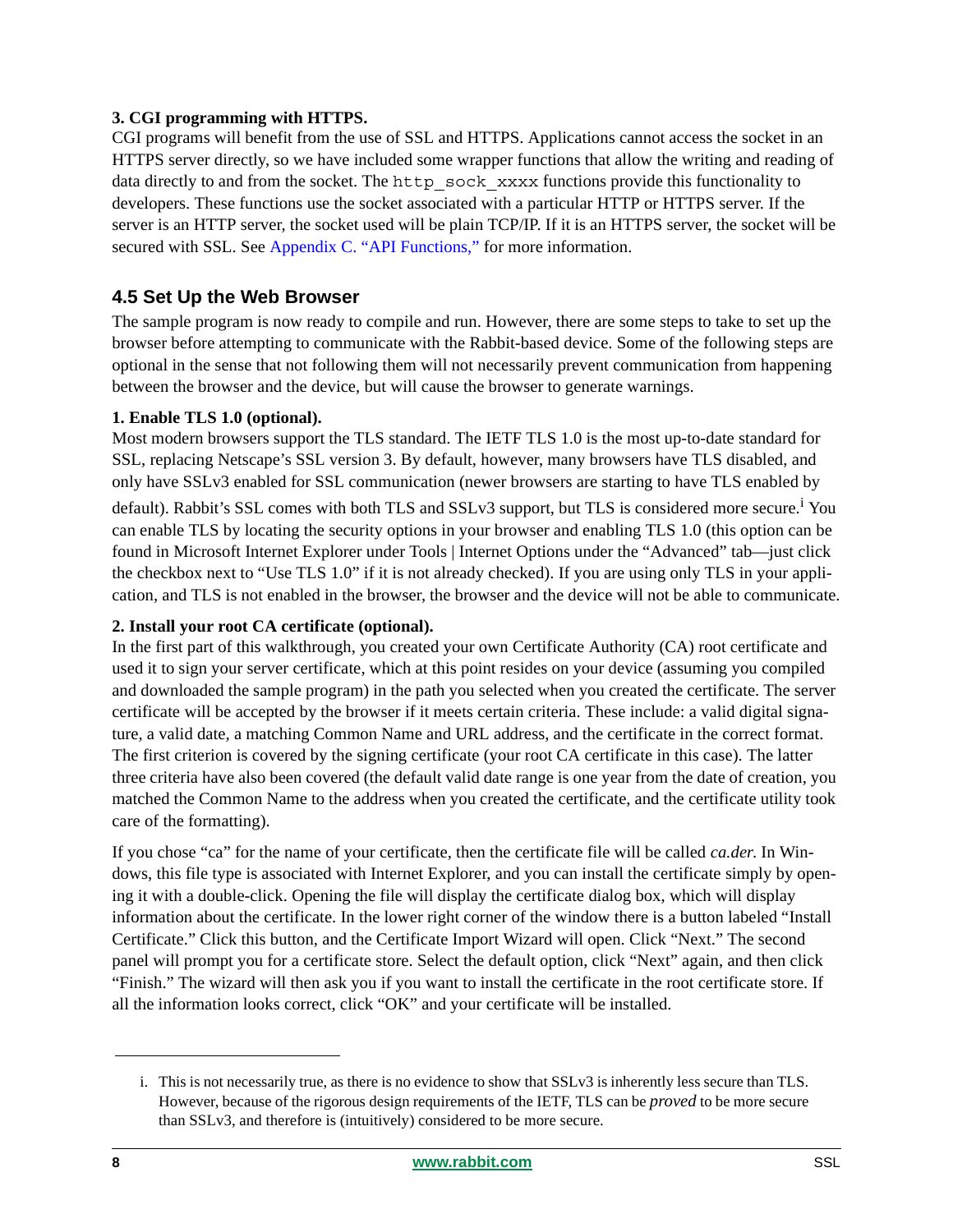You can verify that your certificate has been installed by opening Internet Explorer (version 6), and navigating to Tools | Internet Options..., and clicking the "Content" tab. Look for the "Certificate" button, click it, then click the "Trusted Root Certification Authorities" tab. Search the list for your certificate, and doubleclick it to view the certificate details. You can also use the list to remove your certificate.

**WARNING:** DO NOT remove any certificates you did not install yourself unless you know what you are doing, since doing so will prevent you from viewing Web sites protected by certificates signed by those authorities.

Netscape and other browsers use different methods for installing root certificates. Refer to the documentation for each of those browsers for instructions on installing root certificates. If you have problems installing your root CA certificate in a specific browser, please contact your distributor or Rabbit partner, or use Rabbit's Tech Support e-mail form at [www.rabbit.com/support/](http://www.rabbit.com/support/questionSubmit.shtml).

#### **4.5.1 The https Prefix**

The https prefix is not really a browser setup issue, but you should remember to use the https (note the 's') prefix at the beginning of the URL to access HTTPS pages. For example, if your device is accessed from www.foo.com, the complete address would then be *https*://www.foo.com. The https prefix tells the browser to make requests on the HTTPS TCP port 443 instead of the standard HTTP port 80.

### **4.6 Run the Application**

Once the sample program has been compiled, downloaded, and started, you can access your device from your browser by typing "https://<my device URL>" where <my device URL> is the IP address or URL of your device.

### **4.6.1 Expected Behavior**

If you are running the SSL\_STATIC.C sample program, the SSL handshake process begins once you type in the address of the device and hit enter. If you followed the walkthrough and installed the proper root CA certificate in your browser (and your server certificate matches the device's address), then you should see the "lock" icon appear in the lower right corner of your browser. The static page should then display. You can double-click the lock icon to look at your certificate, which will bring up the certificate browser. You can look to see that all the information is there and correct, and you can also follow the certification path (the "Certification Path" tab) back to your installed root CA certificate.

If you did not match the common name of your server certificate to the device address (Step 3 in [Section 4.1](#page-3-2)) or if you did not install your root CA certificate (Step 2 in [Section 4.5\)](#page-7-0), the browser will issue a warning indicating a problem with the certificate, along with details about what has failed. It will allow you to either cancel the page load or ignore the warning. Since it is your device, you can just ignore the warning and continue to the page load. The page is still secured with SSL—you have simply opted to trust the device's certificate (and therefore its identity) despite the browser's warnings of a possible problem.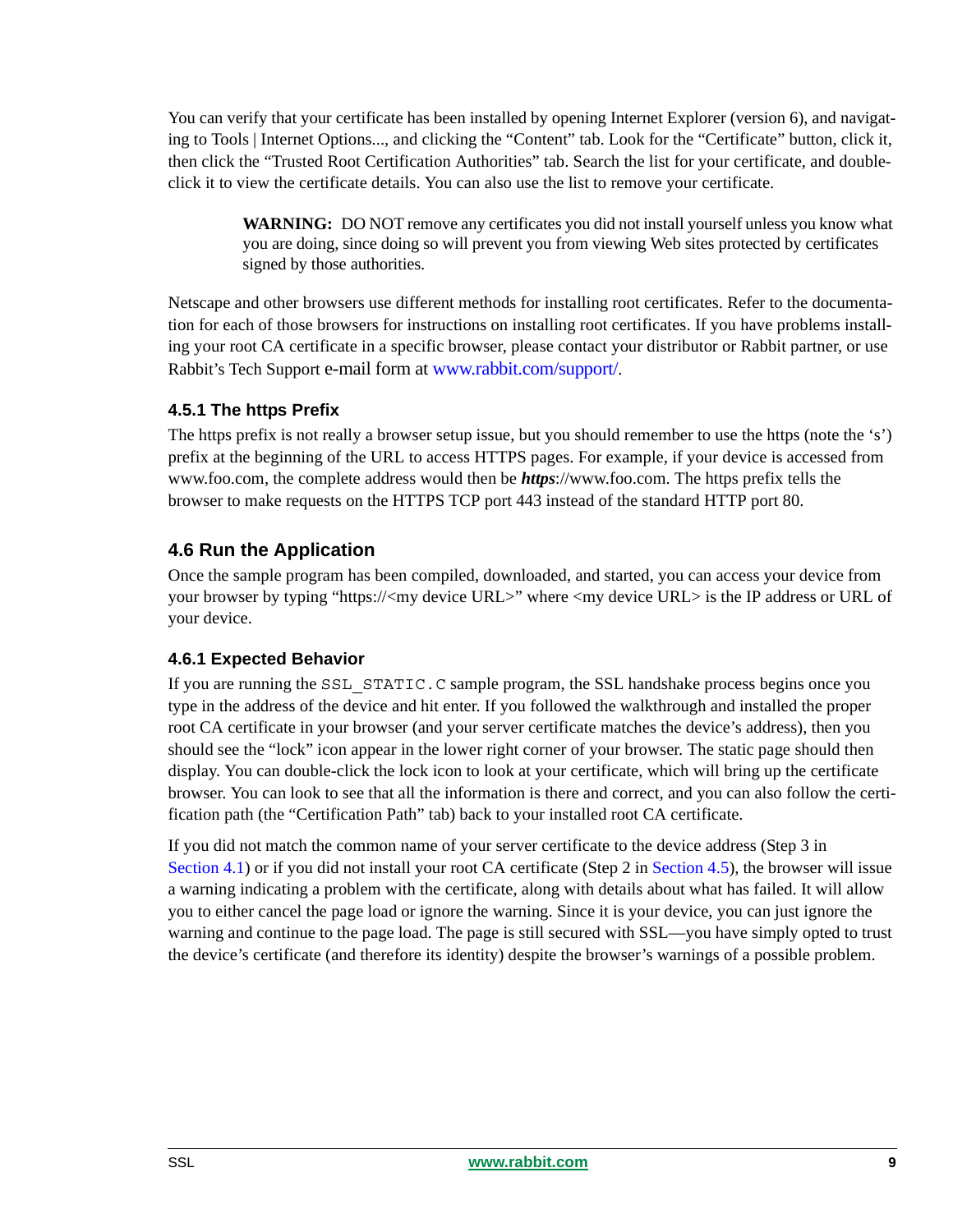### **4.6.2 Troubleshooting**

If you followed the walkthrough and your page is not displaying or there are other problems, the following tips may help you to troubleshoot the problem.

- *Check that TLS 1.0 is enabled in your browser.* This is one of the most likely causes of problems, since the browser will simply not accept the page if the protocol is wrong. If you are using TLS only in your application and your page is not loading, make sure TLS is enabled in your browser.
- Make sure you are using *https://* and not *http://*. One of the most common causes of problems with loading HTTPS pages from a Rabbit-based device is one of the most obvious. Make sure that the URL in your browser starts with https:// and not http://.
- *Check that your TCP/IP settings are correct.* This may seem obvious, but since SSL relies on TCP/IP for the network connection, if your TCP/IP settings are not correct, SSL will not work.
- Make sure your proxy is configured correctly. If your device is behind a proxy, you may need to configure the proxy to forward port 443 for HTTPS.
- *Check the certificate.* If the certificate is not properly formed, or was signed by an unknown Certificate Authority, the browser may simply fail to load the page. First, check that your root CA certificate is correctly installed in your browser. Also, check that your root CA certificate does not have a Common Name (CN) that matches any other certificate in the root certificate store. If it does, any certificates you have signed using it will be rejected by the browser as having an invalid digital signature. You can also look at your server certificate directly. It will be found along with your DCC file, with the extension DER. Double-click the DER file to bring up the certificate browser to allow you to verify that the certificate is correct.

# <span id="page-9-0"></span>**5.0 SSL Sample Programs**

The SAMPLES\TCPIP\SSL\HTTPS folder provides sample programs that illustrate various aspects of SSL. Each sample program has comments that describe the purpose and function of the program. See the comments at the beginning of each sample program for more information.

To run a sample program, open it in Dynamic C, then press the F9 function key to compile and run it. The Rabbit-based device must be connected to a PC using the programming cable.

- SSL\_AUTHENTICATION.C—This sample program demonstrates HTTP authentication over HTTPS, which encrypts both the authentication data (username and password) and the Web page itself.
- SSL CGI.C–This sample demonstrates the use of CGI functionality over HTTPS with a page-hit counter.
- SSL FORM. C—This sample program uses a sample thermostat control form to demonstrate secure form submission using HTTPS.
- SSL SSI.C—This sample demonstrates server-side include (SSI) functionality by creating several "devices" (graphic icons) whose state can be changed simply by clicking on graphic buttons on the Web page.
- SSL STATIC.C—This is the most basic SSL/HTTPS sample program. It simply establishes an SSL session and transmits a static HTML Web page to the browser over HTTPS.
- SSL ZIMPORT. C—This sample program demonstrates HTTPS integrated with the #zimport functionality to compress and store a large text-based Web page and the ability to download that page securely over HTTPS.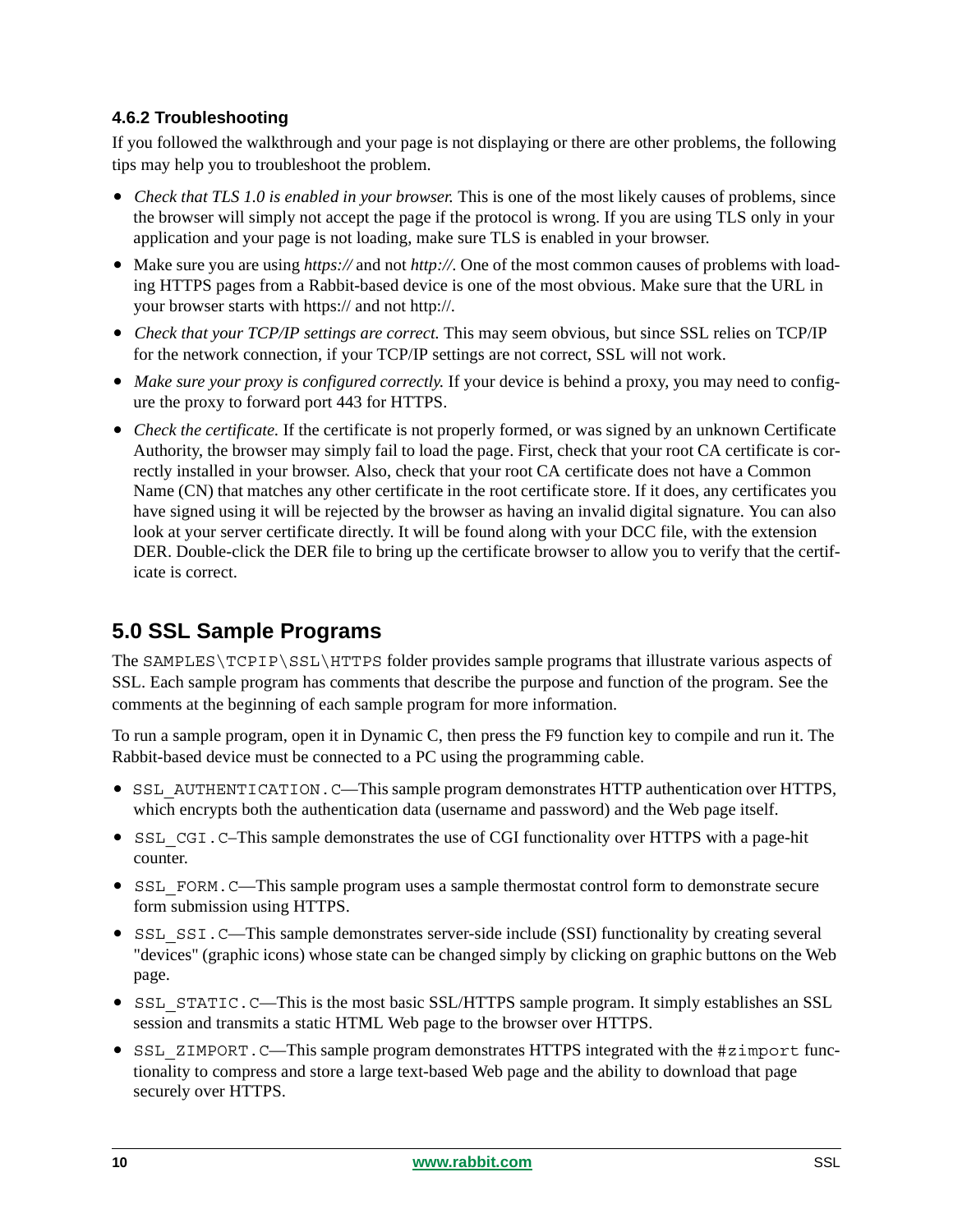# <span id="page-10-0"></span>**6.0 SSL Basics**

Although SSL is simple in theory (keys are exchanged using public-key cryptography, communication is done using symmetric-key cryptography), the actual implementation is quite complex. This section briefly covers the details of establishing an SSL connection and communicating using that connection.

### **6.1 SSL Alerts**

One of the most important components of SSL is its error-handling system. SSL errors are called *alerts*, and represent possible attacks. Alerts are messages sent across the SSL communication channel, and may be encrypted. The SSL specification details about 20 different alerts and gives guidelines on how to handle them when received, and when to generate and send them. Error handling is implementation-specific, and will be covered later in this document.

### **6.2 The Handshake**

SSL communication takes place in an SSL *session*. The session is established using a handshake process similar to the TCP 3-way handshake. The entire handshake, including the establishing the TCP/IP socket, is shown in [Figure 2.](#page-11-0) As can be seen in the figure, the TCP/IP connection is established first, and then the SSL handshake begins. The SSL session is established when both the client and server are communicating using the negotiated parameters and ciphers. The SSL session ends when either side is done transmitting application data and notifies the other machine that it is done sending data. The following sections describe this process in more detail.

### **6.2.1 The Client Hello and Public-Key Operation**

All SSL sessions begin with a *Client Hello* message. This message is sent by the client to the server it wishes to communicate with. This message contains the client's version of SSL, a random number used later in key derivation, as well as a collection of ciphersuite *offers*. The offers are identifiers that specify the ciphers and hashing algorithms the client is willing to use.

A possible offer could be TLS\_RSA\_WITH\_RC4\_128\_MD5, which indicates that the client is willing to speak to the server using TLS, RSA for the public-key operation, RC4 with 128-bit keys for the symmetric cryptography, and HMAC MD5 to generate the message MAC (it uses HMAC since the offer is TLS).<sup>i</sup>

When establishing the initial connection, the server chooses an offer it is willing to use, and communicates that offer back to the client along with its certificate and a random value of its own. The client then verifies the server using the certificate and extracts the server's public key. Using the public key, the client encrypts the *pre-master secret*, a random value that will be used to generate the symmetric keys independently, and sends the encrypted message to the server, which decrypts the message using its private key.

i. Although the offer indicates TLS, the offer is compatible with SSLv3, and corresponds to SSLv3 using RSA, RC4-128, and MD5 (not HMAC).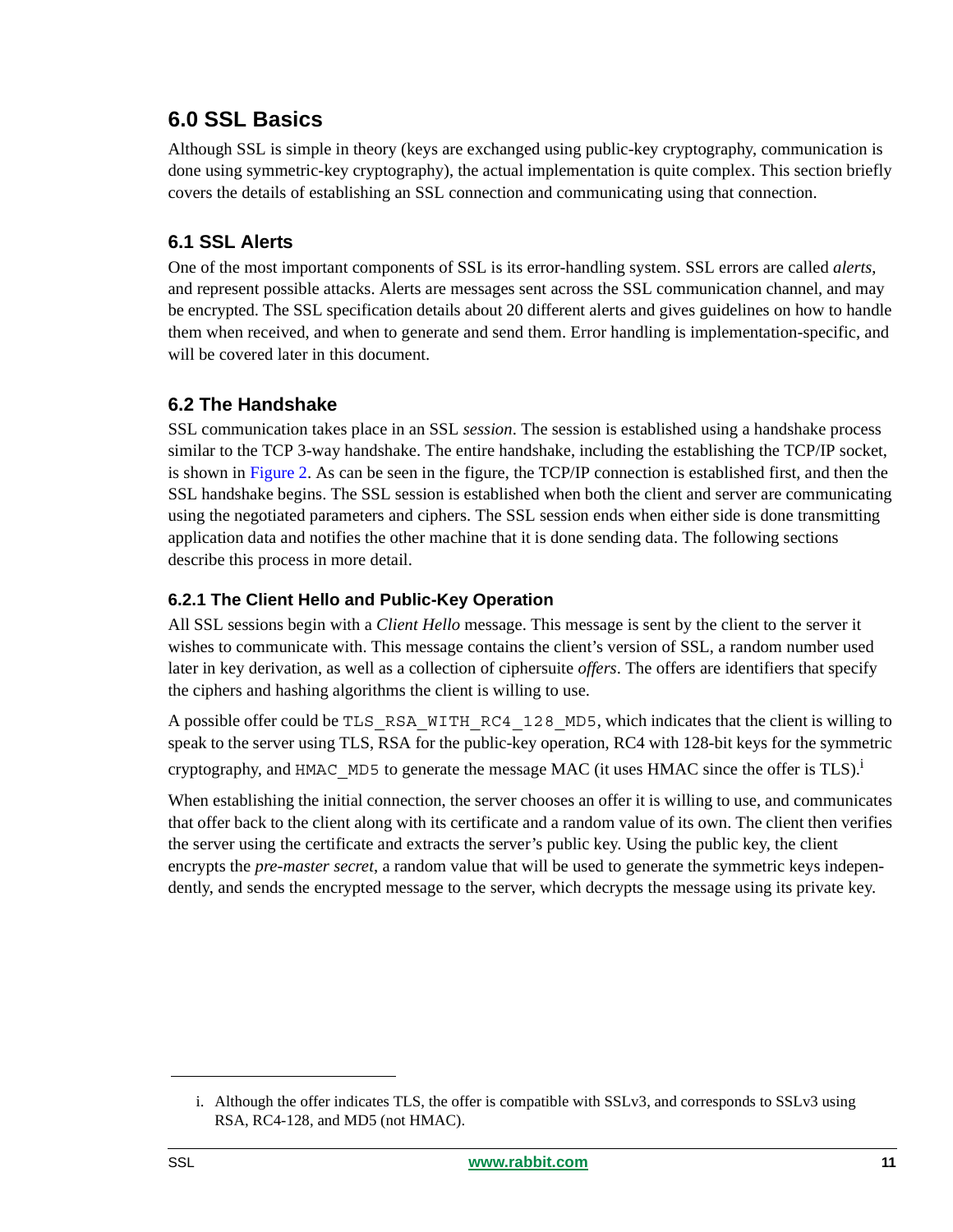

<span id="page-11-0"></span>**Figure 2. SSL Handshake**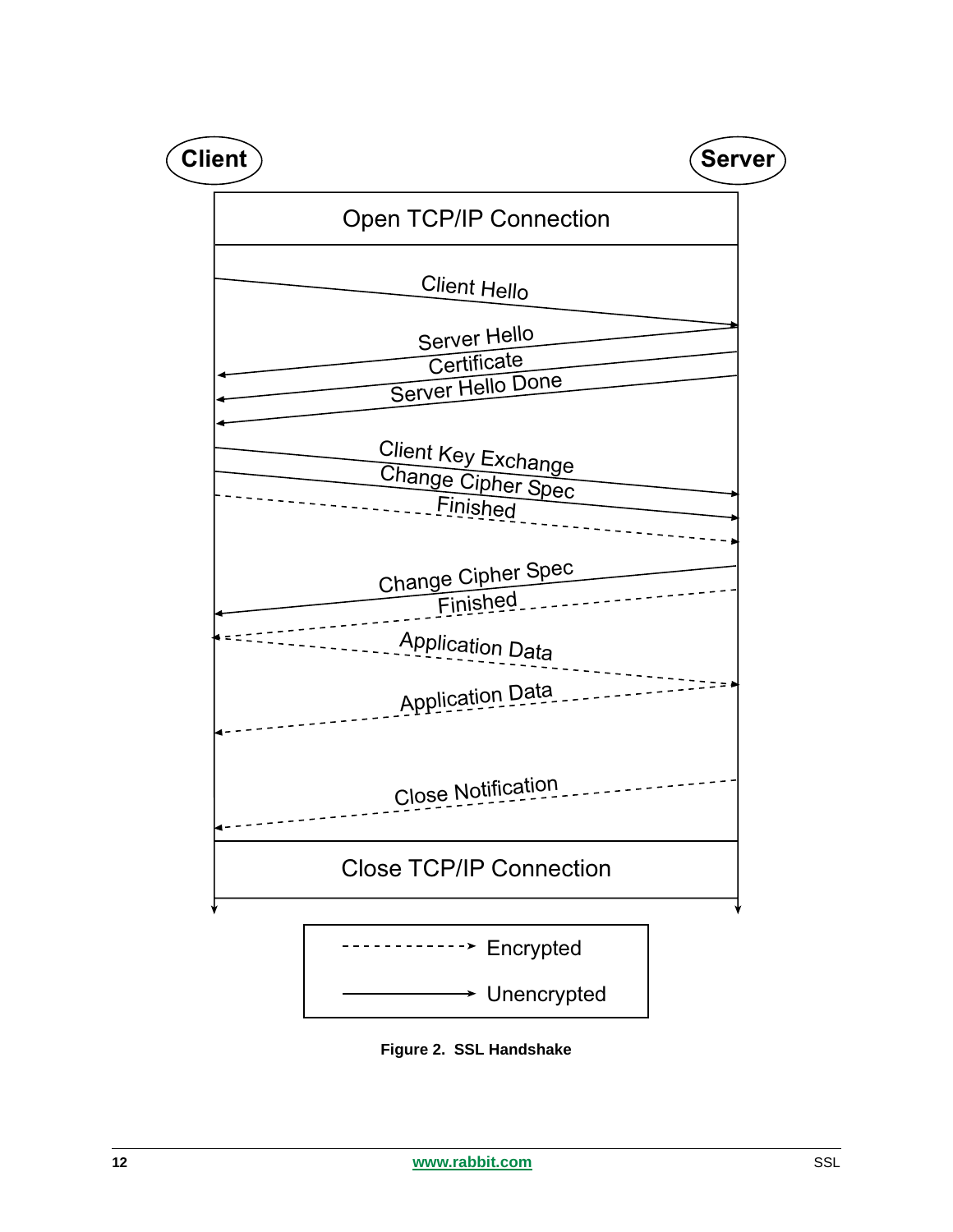#### **6.2.2 Symmetric-Key Derivation**

Once the server receives the pre-master secret from the client, both the server and the client generate the *same* symmetric keys using the pre-master secret and the random numbers exchanged above using the TLS pseudo-random function (PRF), which expands a secret and some data into a block of arbitrary length.<sup>1</sup> This way, only the small pre-master secret is encrypted using public-key cryptography, limiting the impact of the expensive operation on performance.

#### **6.2.3 Handshake Finish**

As soon as the keys are generated, the client and server exchange *change cipher spec* messages to indicate that they each now have symmetric keys and all further communications will be conducted using the symmetric algorithm chosen in the initial stages of the handshake. At this point, the server and client take all the handshake messages received and sent, and generate a block of data used to verify that the handshake was not tampered with. These data, generated using the TLS PRF, are sent in a final handshake message, *Finish*. If the data in the finish message do not match the locally generated finish data, then the connection is terminated by whoever failed the finish verification test.

### **6.3 SSL Session**

Once the handshake is finished, the server and client begin to communicate over the newly established secure channel. Each message is hashed, encrypted, and sent. If at anytime there is a failure, either in the decryption, encryption, hashing, verification, or communication, an SSL alert is sent (using the symmetric encryption) by the entity experiencing the failure. Most alerts are fatal, causing the communication to stop immediately.

### **6.4 Ending the Session**

When the client or server is done communicating, a special alert, *close\_notify*, is sent to ensure that all communications have ceased and the connection can be closed. This alert prevents an adversary from performing a *truncation attack*, fooling the server or client into thinking that all the data to be exchanged have been sent, when actually there are some data left (this can be a problem in situations such as banking transactions, where it is necessary for *all* information to be received).

### **6.5 SSL Security**

The elaborate and expensive establishment of an SSL session is the result of many years of studying the various attacks performed against SSL and other secure protocols. Some attacks target the cryptography implementations, others target the PRNG. Some attacks can use knowledge of the information being sent to derive secret information. Some attacks even use the timing of certain algorithms to derive secrets.

SSL and TLS address many of these issues in its protocol design, but even more importantly, implementations must follow the protocol for those safeguards to work. Beyond that, implementations must also not be subject to other forms of attack, such as buffer overflow.

i. SSLv3 uses its own algorithm to generate the key material. The algorithm is based on an early version of HMAC, and has no known security vulnerabilities.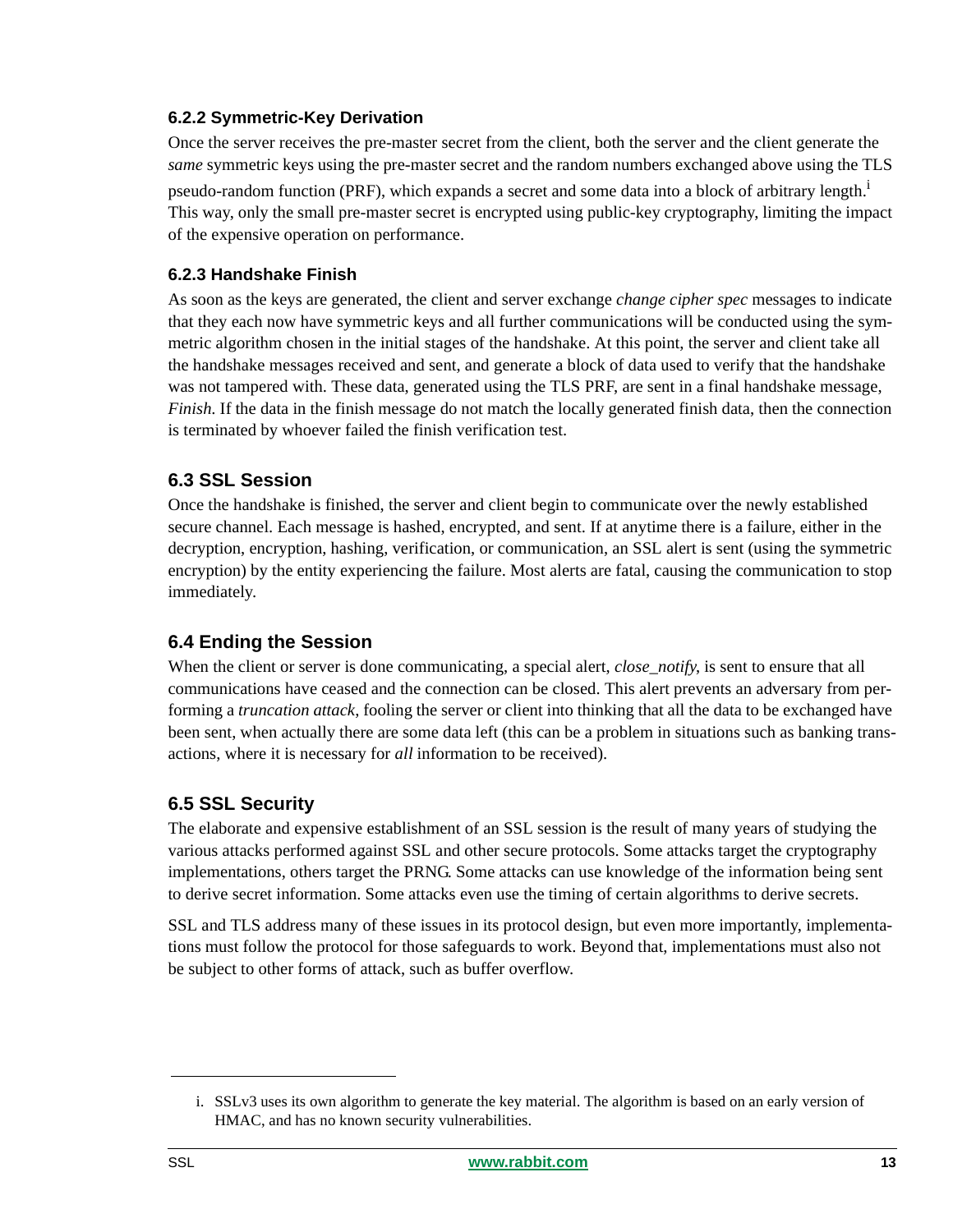# <span id="page-13-0"></span>**7.0 SSL On the Rabbit**

### **7.1 SSL Performance**

SSL performance is dictated by cryptography and hashing. Rev. A (and newer) Rabbit 3000 chips (and newer microprocessors) contain special instructions that speed up the RSA operation significantly, with the operation taking just over 2 seconds for a 512-bit key (the smallest size any browser will accept) on a 44 MHz RCM3200. With the RSA operation, the entire handshake takes approximately 2.5 to 3 seconds.

The SSL implementation currently uses the RC4 stream cipher, which is simple and quite fast for a cipher, although at 15 KB/s (including the SSL overhead) it is considerably slower than a raw connection.The RC4 algorithm is the fastest and smallest of the cipher algorithms, and therefore is ideal for embedded processors.

### **7.2 Memory Usage**

With SSL, every message received must be parsed and processed, which uses a lot of buffer space. Every message must be hashed, and the keys must be generated (one key each for read and write, client and server, a total of 4 keys for stream ciphers—block ciphers require additional keys). The certificates must also be stored, which can be as much as 1KB per certificate (some applications can require multiple certificates).

The current SSL implementation stores the certificate as a large constant in flash or XMEM, or as a file in the flash file system.

### **7.3 Error Handling**

One important aspect of the SSL implementation is its ability to handle errors. Errors are especially important because they represent possible attacks, and therefore need to be handled appropriately to prevent the compromise or loss of data. In addition to the SSL alert mechanism (used to communicate errors between the client and server), the Rabbit SSL implementation uses a global error number, which is similar to the FS2 errno. The SSL\_errno is set to one of about 30 predefined values that identify the most recent error. A user can use this information to take appropriate action when an error occurs.

### **7.4 SSL-Specific Considerations**

The SSL standards define what ciphersuites and features must be included for full compliance.

First, SSL *must* be implemented over a communications channel such as TCP that will assure all data are received in order they were sent. An unreliable protocol such as UDP *will not work* with SSL.

The TLS RFC states that certain algorithms are mandatory for an implementation to be fully TLS-compliant. Diffe-Hellman, DSS (Digital Signature Standard), and the 3DES cipher are examples of such algorithms. However, these algorithms are not necessary for the TLS communication itself since nearly all TLS implementations already support RSA, MD5/SHA-1, and bulk ciphers other than 3DES, such as RC4. For performance reasons, the Rabbit SSL currently supports RC4 for bulk encryption and RSA for public-key and digital signing operations. These algorithms have definite performance advantages over Diffie-Hellman and 3DES, and are more than adequate to be compatible with the vast majority of SSL client implementations.

The TLS RFC and SSLv3 specification also describe some "advanced" features that may be necessary for communication. The first of these is the SSLv2 backward-compatible handshake. SSLv2 uses a completely different message format to establish a connection. For backward compatibility, most SSLv3 and TLS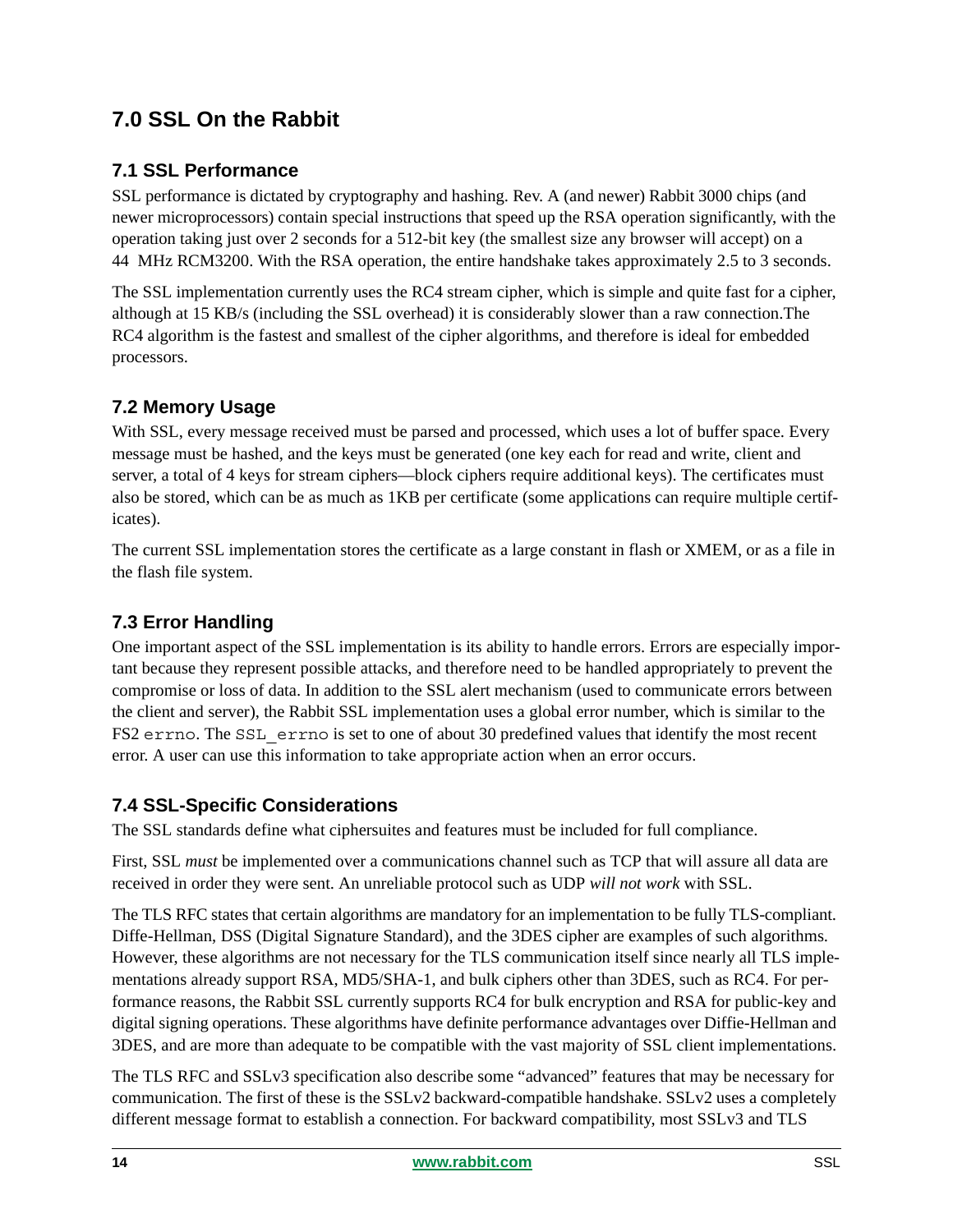implementations can recognize an SSLv2 client hello message. The contents of the SSLv2 message can be mapped directly to an SSLv3/TLS client hello, and parsed by the server. The server will reply to the client hello with an SSLv3 or TLS handshake message, effectively upgrading the security from SSLv2 to a newer protocol, or causing an error if the server is actually an SSLv2 application. Nearly all browsers will use the SSLv2 client hello to initiate communication. Rabbit SSL supports SSLv2 backward compatibility (note that this does not mean full SSLv2 support).

The SSL standards also describe how to perform *session renegotiation*, a very important SSL feature. Session renegotiation allows a client and server who have previously negotiated an SSL connection to continue where they left off after a break in communication (which may include closing the TCP/IP socket connection). SSL achieves this by using large numbers called *session identifiers* (session IDs) negotiated in the initial handshake. The server and client save all the required information (such as cipher state and the master secret for key derivation) associated with a session when a connection goes down (that is, the socket is closed or reset). This information is stored with the session ID. When the client re-initiates contact, the session ID identifies the client, and the existing state is used, thereby avoiding the costly publickey operation. This can improve performance dramatically for applications such as Web servers, where connections are opened and closed frequently. Security is not affected by session renegotiation unless either entity is compromised, since both the server and the client already have the secret information known only by them (the symmetric keys have already been exchanged). Rabbit SSL fully supports session renegotiation.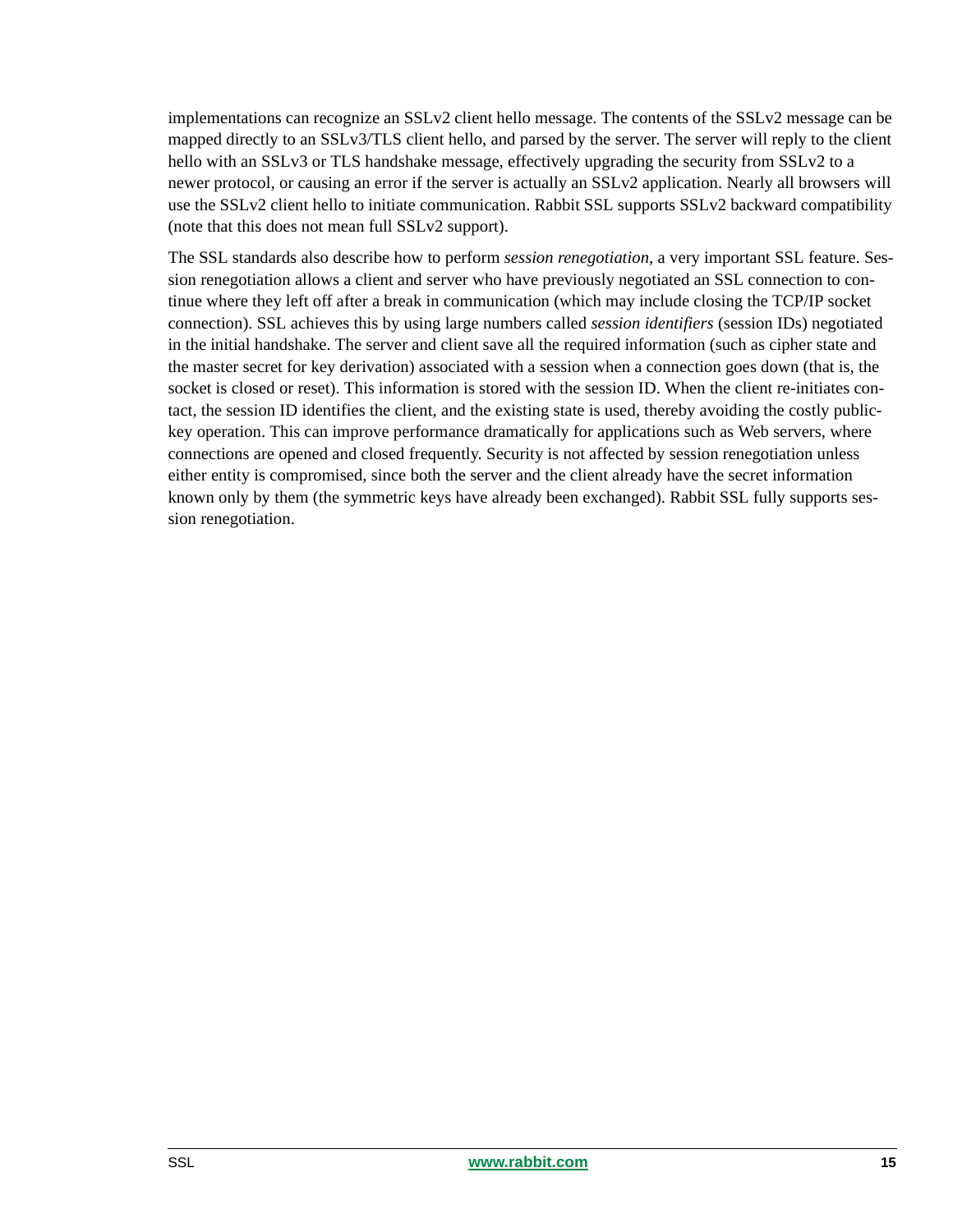# <span id="page-15-0"></span>**8.0 SSL Certificate Utility**

### **8.1 Overview**

Each device running SSL needs a certificate to be able to communicate with Web browsers and other SSL implementations. The certificate utility helps you create SSL certificates for your devices. The utility can be found in the Utilities\SSL\_Utilities directory in the root Dynamic C installation. Start the certificate utility by double-clicking certificate.exe.

The SSL walk-through in [Section 4.0](#page-3-1) detailed the creation of a Certificate Authority (CA) and its root CA certificate, and the creation of a server certificate signed by that root CA using the wizard interface. This section covers all aspects of the certificate utility, and is intended as a reference. For more information on certificates and choosing signing options, see [Appendix B. "SSL Certificates."](#page-27-0)

### **8.2 The Wizard Interface**

When you first execute the certificate utility, you will be presented with the wizard interface. This interface takes you step-by-step through the certificate creation process. Follow the on-screen instructions to create your certificates, or set up the advanced interface with a root CA certificate and certificate list (more information on the advanced interface follows). If you choose, you can also skip directly to the advanced interface from the first wizard panel by clicking on the "Launch Advanced Interface" button. Note that if you want to create your own root CA certificate, you will have to go through the entire wizard (be sure to select "Create a New Certificate Authority" on the signing options panel).

You also have the option to create a certificate and exit the wizard, or create a certificate to be added to a certificate list for the advanced interface. Checking the "Generate this certificate at finish and exit" checkbox on the "Create a New Certificate" panel will exit the utility once your certificate is generated when you click "Finish." If you leave the box unchecked, the advanced interface will start with all the options you selected with the wizard present after you click "Finish."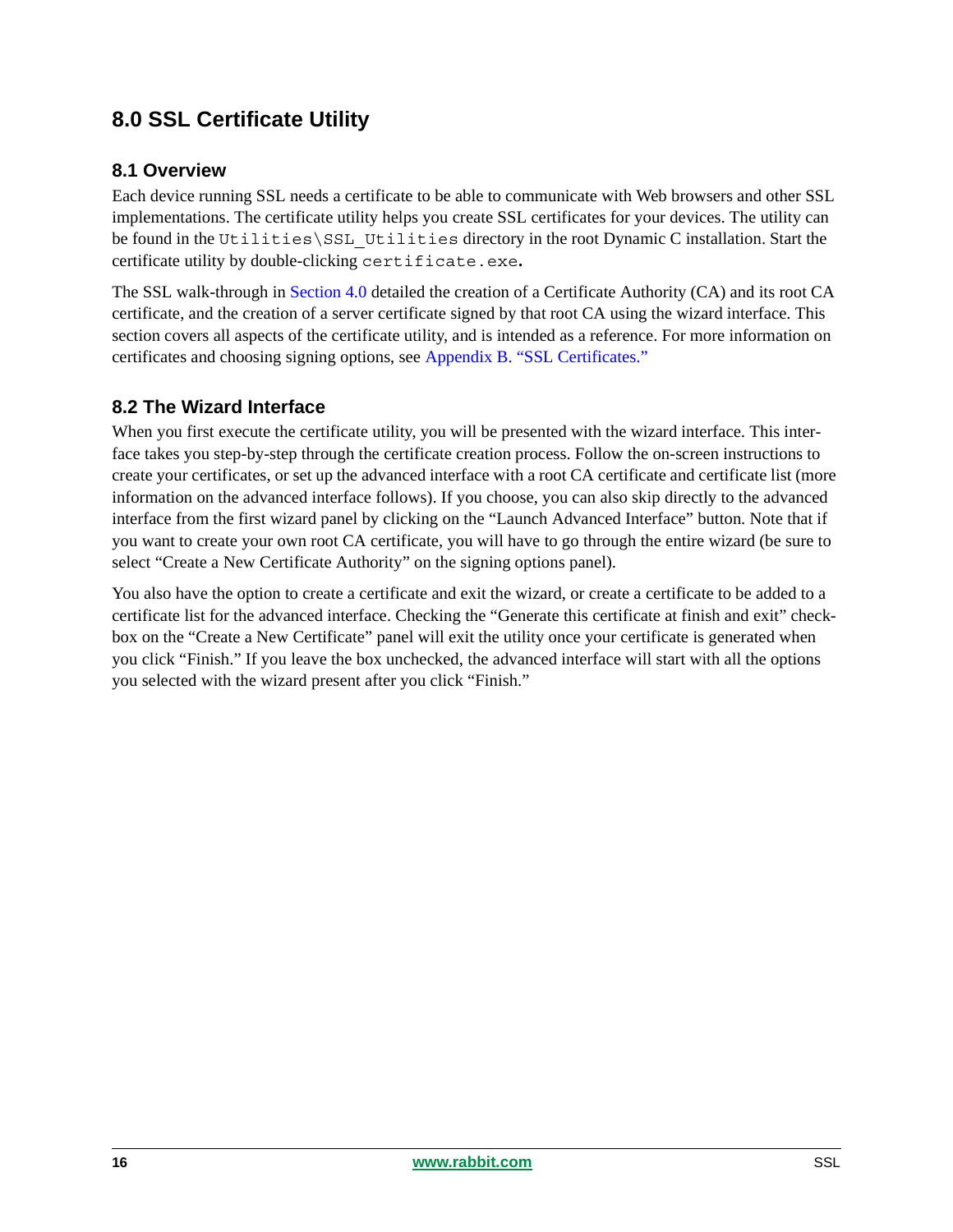### <span id="page-16-0"></span>**8.3 The Advanced Interface**

The advanced interface is illustrated in [Figure 3.](#page-16-1) The file and signing options are on the left-hand side of the window, and the certificate edit pane is on the right.

<span id="page-16-1"></span>

| <b>ZWorld SSL Certificate Generator</b>                 |                        |      |                              |              |                |                       |
|---------------------------------------------------------|------------------------|------|------------------------------|--------------|----------------|-----------------------|
| Device Certificate List                                 | Certificates           |      |                              |              |                |                       |
| E:\B\SSL\Utilities\SSL_Utilities\lists.dcl              | File Name              |      | Common Name (CN)             | $\mathbb{C}$ |                |                       |
| Save List<br>Load List<br>Create List                   | Mycert                 |      | www.foo.com                  | <b>US</b>    |                | Davis                 |
| Certificate Output Path                                 |                        |      |                              |              |                |                       |
| E:\B\SSL<br>$\ldots$                                    |                        |      |                              |              |                |                       |
| Signing Options                                         |                        |      |                              |              |                |                       |
| G Self Signed                                           |                        |      |                              |              |                |                       |
| Create Requests for Commercial Signing<br>o             |                        |      |                              |              |                |                       |
| C Create Your Own Certificate Authority (CA)            |                        |      |                              |              |                |                       |
| Root CA Certificate Path:                               |                        |      |                              |              |                |                       |
| None.<br>$\begin{pmatrix} 1 & 1 \\ 1 & 1 \end{pmatrix}$ |                        |      |                              |              |                |                       |
| Root CA Private Key Path:                               |                        |      |                              |              |                |                       |
| $\sqrt{2}$<br>None                                      |                        |      |                              |              |                |                       |
| Wizard Interface                                        | $\left  \cdot \right $ |      |                              |              |                | $\blacktriangleright$ |
| Start Wizard Interface                                  | Add New                | Edit | Delete                       |              | Select All (Z) | Select None           |
| $\nabla$ Start with Wizard Interface Next Time          |                        |      | Generate Certificates        |              |                |                       |
|                                                         |                        |      | Signed Certificate Converter |              | Help           | Exit                  |
|                                                         |                        |      |                              |              |                |                       |

**Figure 3. The Primary Certificate Utility Window**

### **8.4 Creating and Loading Certificate Lists**

To begin the certificate creation process, you need to create or load a new certificate list. If you set up the advanced interface using the wizard (you did not check the "Generate Certificate and Exit" checkbox), you can skip the following steps since the wizard already filled in all the file and signing options for you. Also, the utility stores all your choices on exiting, so the next time you start the utility, you are ready to go.

The certificate list is simply a file that contains the certificate information for one or more certificates. You can create a certificate list by clicking the "Create List" button in the top left area of the window. A dialog box will open to allow you to select a file name for the list. You can also choose to load a previously saved list using the "Load List" button. After you chose a file, the entire path of the current list is displayed in the Device Certificate List text box (if your path is too long to fit into the text box, placing the mouse cursor over the box for a few seconds will display the entire path for you). Note that certificate lists are stored in the Dynamic C Certificate List (DCL) file format.

Once you are done editing your certificate list, click the "Save List" button to preserve your changes.

You will also need to set up your output directory. You can do this by clicking the "..." button next to the text box under "Certificate Output Path" on the left side of the window. Note that several files will be generated for each certificate, so it is a good idea to use an empty directory for your certificate output.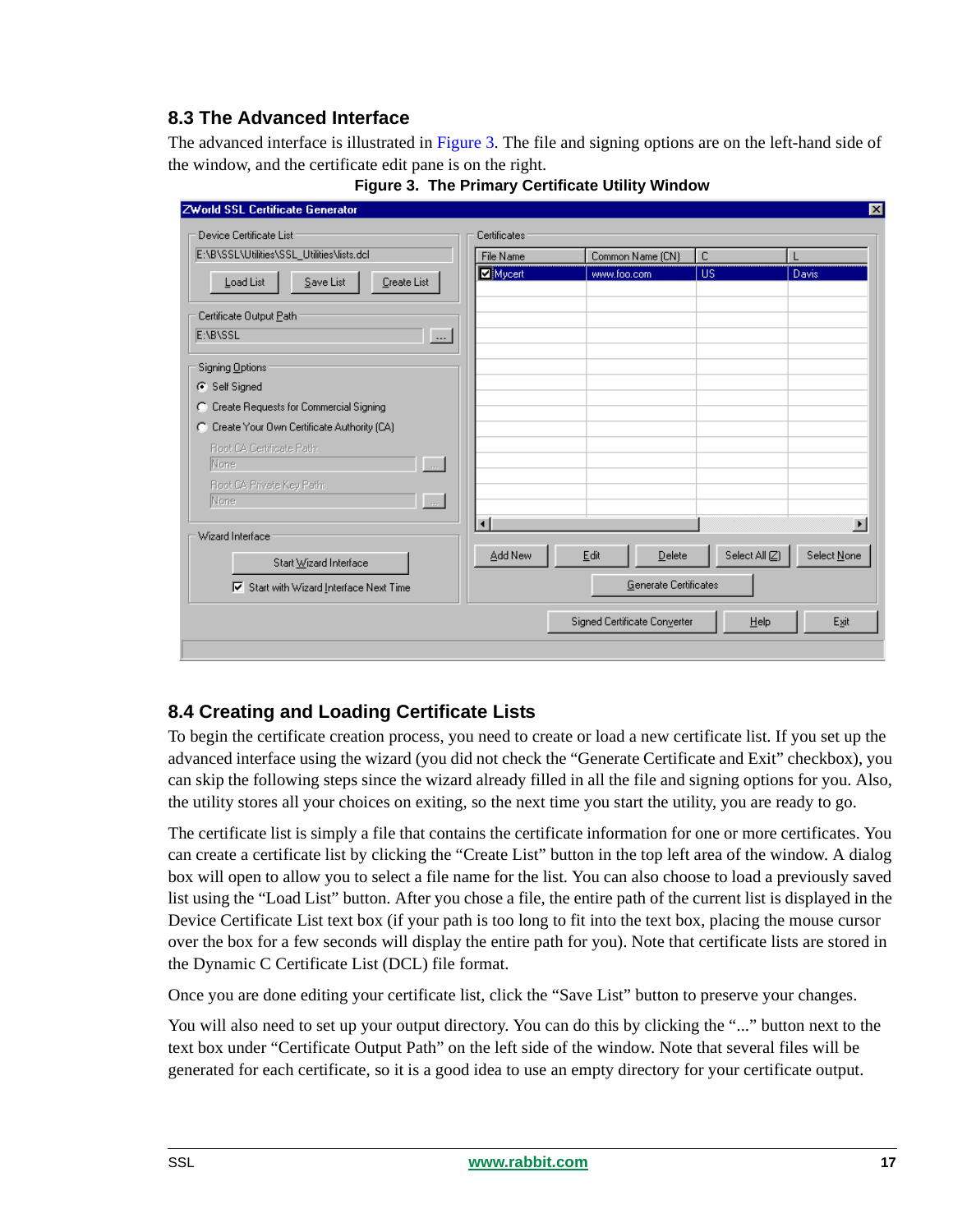### **8.4.1 Signing Options**

You need to select a signing option for your certificate. This is done using the radio buttons on the left side of the window.

Note that the default signing option is "Self Signed." This will generate certificates that are signed using their own private keys. These certificates can be used for testing, or if the user does not mind the warning messages generated by browsers when attempting to connect to a device. Note that these certificates may be installed in a Web browser's certificate store to eliminate the warnings (see [Section 4.5 "Set Up the](#page-7-0)  [Web Browser,"](#page-7-0) for more information). If you are deploying a large number of devices each with different certificates, then the "Create Your Own CA" option may be a better choice.

The second option is "Create Requests for Commercial Signing." This option allows you to create certificate requests for sending to a commercial Certificate Authority (CA) for signing. You can than convert the signed certificate you receive from the CA to a Dynamic C Certificate (DCC) file using the "Signed Certificate Converter" button (see below for more information). This option has the advantage of your certificate being automatically trusted by any Web browser or implementation (assuming you used a trusted CA to sign your certificate for you). Use this option if your device will be accessible on the Internet and you want any browser to trust the certificate immediately.

The third and final signing option is "Create Your Own CA." Upon clicking the radio button, the root CA certificate and key paths will become enabled, allowing you to load a root CA certificate and its matching key.

To create a new root CA certificate, use the wizard interface and select the "Create a New Certificate Authority" option on the signing options panel, and leave the "Generate this Certificate at Finish and Exit" checkbox unchecked. Once you finish the wizard, you will see that the root CA certificate and key paths now point to your newly created root certificate and key. The DER version of this certificate is what you will need to install in your browser later for the browser to accept the server certificate. Remember where your root CA certificate is for the browser setup.

If you have already created a root CA certificate that you want to use, then you will need to load that certificate and that root certificate's matching private key file (both in PEM format) using the "..." buttons next to the respective path text boxes for the certificate and key.

### **8.4.2 The Certificate Edit Pane**

The certificate edit pane (labeled Certificates, see [Figure 3\)](#page-16-1) shows certificates in the current list that may be edited or generated. The fields for each certificate are represented by columns, with each row representing a single certificate. Before you choose a list, this pane and the associated buttons will be disabled. Creating or loading a new list will enable the edit pane, and you will be able to add, edit, and delete certificates from the list. In [Figure 3,](#page-16-1) a simple list has been loaded, showing the file name and Common Name of a single certificate.

To edit a certificate, either double-click it or highlight the certificate and press enter or click "Edit."

To create a new certificate, click the "Add New" button. This will bring up the certificate edit dialog window. Fill in the mandatory and desired optional fields (described in [Section 8.4.4, "The Certificate Edit](#page-18-0)  [Dialog"\)](#page-18-0) and click "OK" to add the new certificate to the list. Note that the list is sorted alphabetically according to the file name, and may update after editing or creating a certificate.

You can remove certificates from the list by highlighting them and clicking "Delete," or hitting the delete key (this cannot be undone).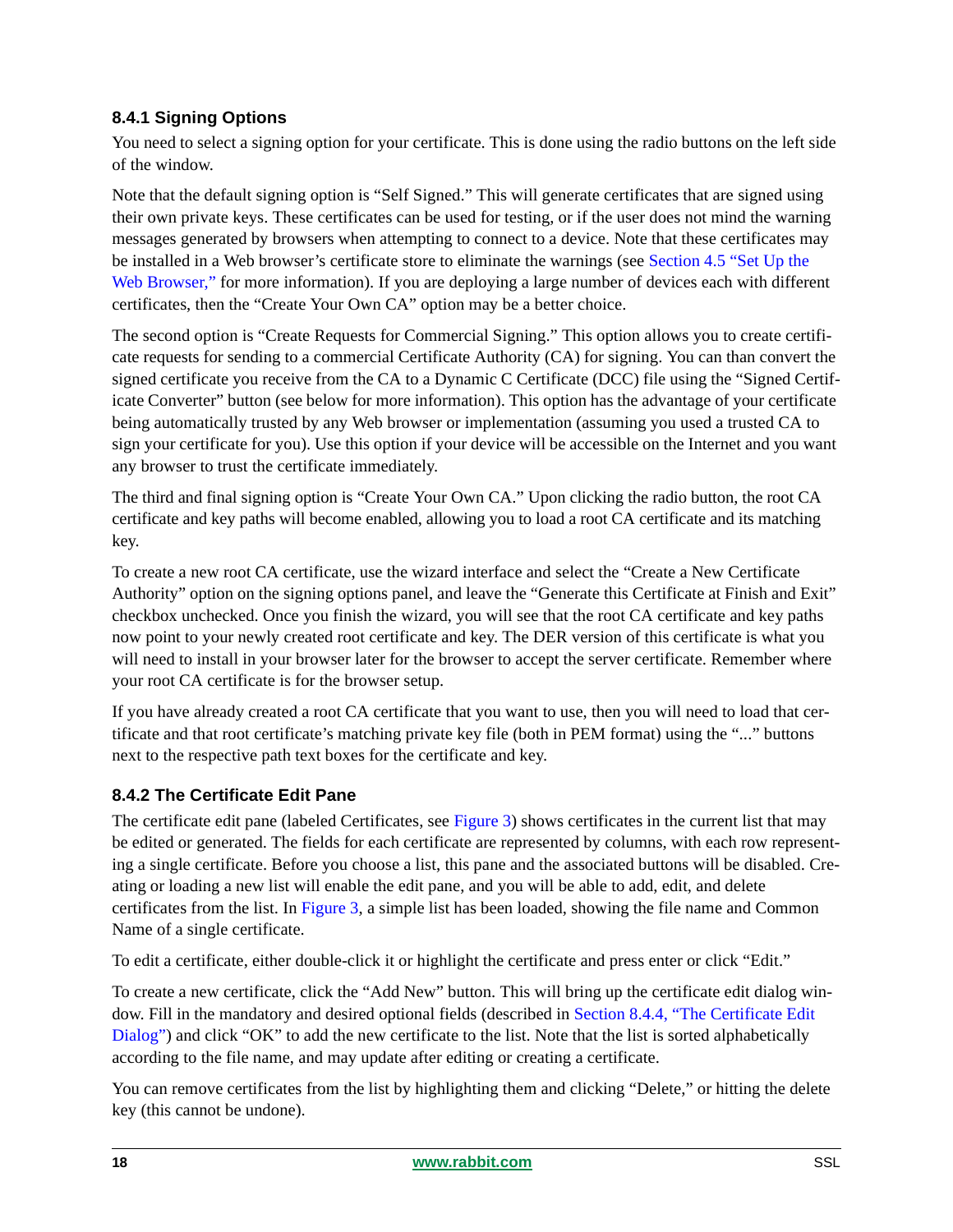#### **8.4.3 Generating Certificates**

Once you are satisfied with your certificate list, you can generate your certificates. To do this, check the checkbox next to each certificate you wish to generate (the "Select All" and "Select None" buttons help to speed up this process), and click the "Generate Certificates" button. If all went well, a message box will be displayed, indicating success and the number of certificates generated.

The generated certificates will be saved in your chosen output directory, and will be named using the certificate name field of each certificate. Note that the name is the base name used for all the files generated for each certificate. The other files will be placed in the output directory along with the certificate. Most notably, the file *<certname>.der* contains the browser-compatible version of the server certificate (you will not need this file unless you want to install your server certificate into your browser, which is not necessary but may be desirable in some cases). The files *<certname>.key* and *<filename>key.pem* are two formats of the private key, and these should be kept secret to preserve the security of your certificate (it is a good idea to protect these with some form of encryption). The file *<certname>s.pem* is the signed PEM format version of your certificate (the 's' is added so it will not be confused with the certificate request *<certname>.pem)*. The file *<certname>.dcc* file will be imported into your Dynamic C application.

#### <span id="page-18-0"></span>**8.4.4 The Certificate Edit Dialog**

When you create a new server certificate or edit an existing certificate, you will use the Certificate Edit dialog.

| <b>Edit Certificate</b>  |        |    | $\times$ |
|--------------------------|--------|----|----------|
| Certificate Name         |        |    |          |
| Mycert                   |        |    |          |
| Common Name (CN)         |        |    |          |
| www.foo.com              |        |    |          |
| Certificate Fields       |        |    |          |
| Field                    | Value  |    |          |
| Country (C)              | US.    |    |          |
| State or province (ST)   | CА     |    |          |
| Location or city (L)     | Davis  |    |          |
| Organization (O)         | ZWorld |    |          |
| Organizational unit (OU) |        |    |          |
|                          |        | QK | Cancel   |

#### **Figure 4. Certificate Edit Dialog**

The only mandatory fields are the file name and the Common Name. The file name represents the base file name that will be used for all the generated files related to that certificate, so it should not include an extension or any characters (such as punctuation) that cannot be part of file names.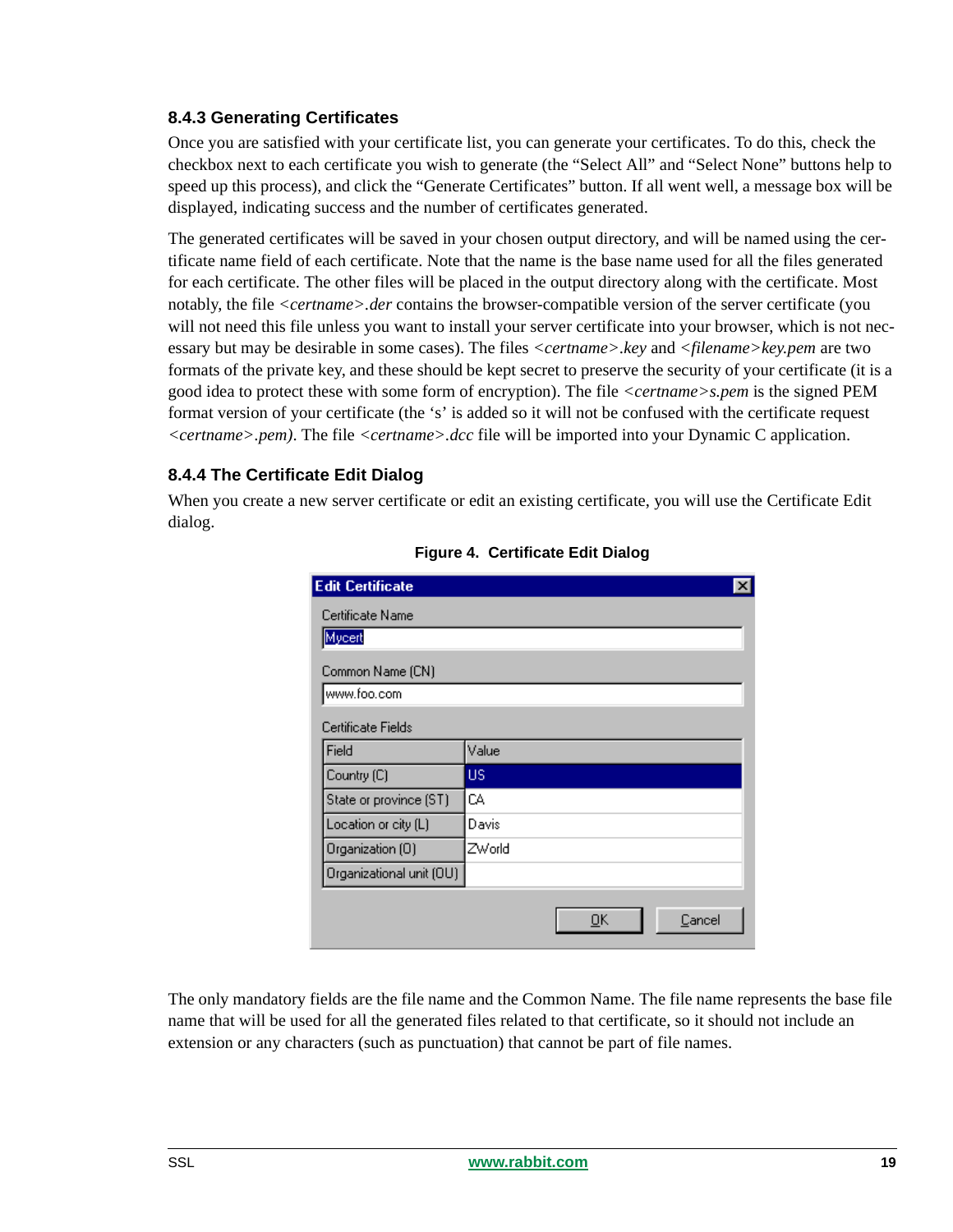Choose the Common Name to match the domain you will access the device from, such as www.foo.com. Do not include pages or other information. The Common Name may also be the IP address of the device, if that is how the device will be accessed. The important thing is that the Common Name matches the address you will access the device from in your browser.

The other fields are optional—you can fill them in as desired. Note that these are the only certificate fields supported by the utility at this time.

### **8.4.5 The Signed Certificate Converter**

If you chose the "Create Requests for Commercial Signing" signing option, you create certificate requests that are then sent to the commercial CA for signing. You should receive a signed certificate from your CA in the form of one or more files. One of these files should be the DER-formatted version of your signed certificate. In order for Dynamic C to be able to use your certificate, you need to create a Dynamic C Certificate (DCC) file by combining your DER certificate and the KEY file generated when you created your original request.

To create a DCC certificate file, click the "Signed Certificate Converter" button in the utility to bring up the Signed Certificate Converter dialog.

| Convert Signed Request to DCC Certificate |                      |                         |
|-------------------------------------------|----------------------|-------------------------|
| Signed Certificate (DER format)           |                      |                         |
|                                           |                      | <b>Load Certificate</b> |
| Private Key File (KEY file)               |                      |                         |
|                                           |                      | Load Key File           |
|                                           | Save DCC Certificate | Close                   |

**Figure 5. Signed Certificate Converter Dialog**

To create your DCC file, load your DER certificate file by clicking "Load Certificate" and its matching KEY file by clicking "Load Key File." Click "Save DCC Certificate" to select the file name and output directory for your DCC file.

### **8.5 OpenSSL Libraries**

The certificate utility uses the OpenSSL libraries and a command-line utility for the back-end work of actually generating the certificates. Primarily, the utility uses two Rabbit utilities,  $mk$  ca.exe and mkreq.exe, which are located in the same directory as certificate.exe. These do the actual generation of certificates using Dynamic C Certificate List (DCL) files. Note that these utilities are the only Rabbit code linked against the OpenSSL libraries. The GUI utility simply executes them as from a command line.

The utility installation directory also includes the OpenSSL DLLs and the OpenSSL command-line utility (used for signing certificates and converting between different certificate formats). See [www.openssl.org/](http://www.openssl.org/) for more information about OpenSSL.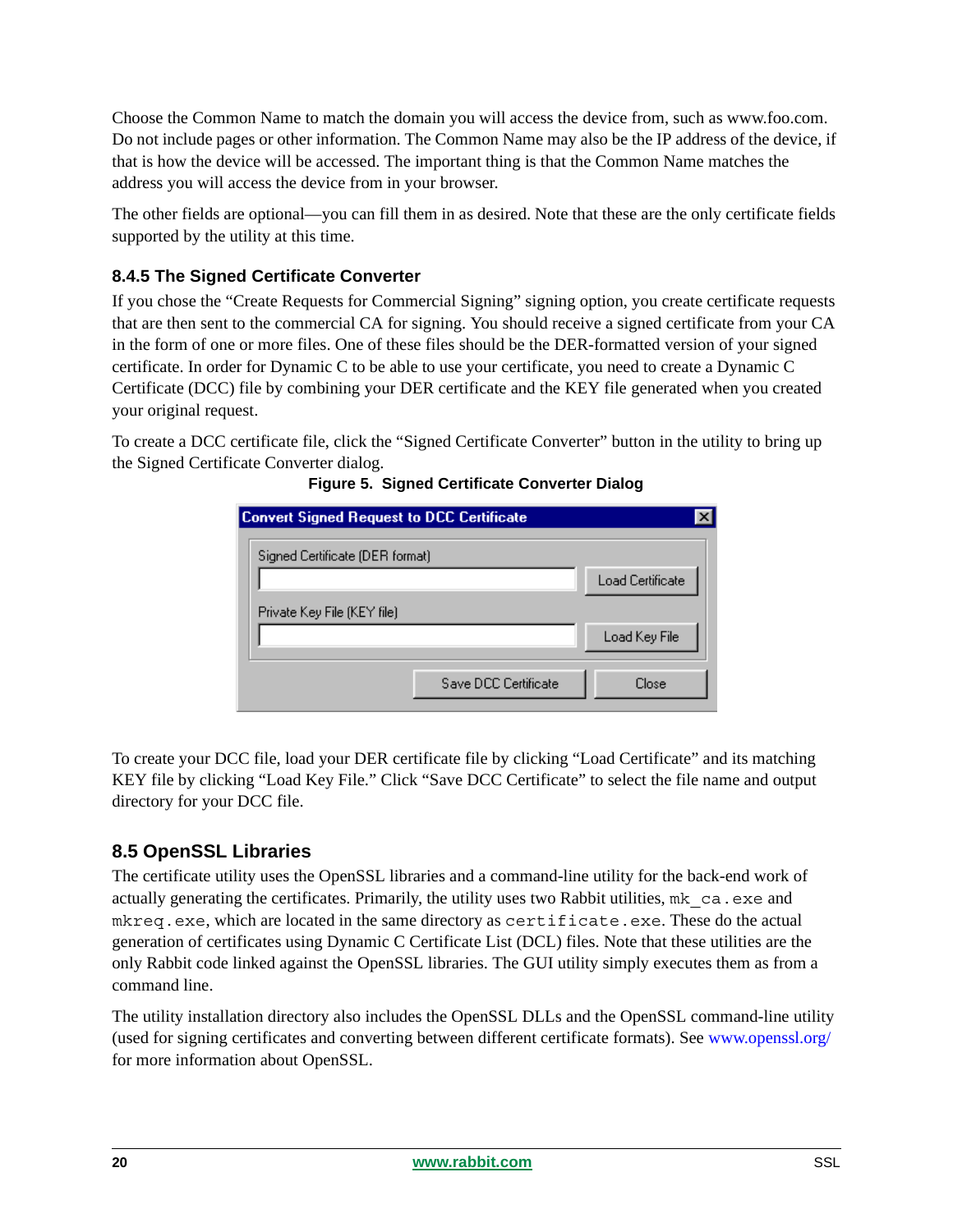The OpenSSL license agreement stipulates that the following disclaimers be present in our documentation since we are using OpenSSL to generate certificates.

"This product includes software developed by the OpenSSL Project for use in the OpenSSL Toolkit. [\(www.openssl.org/](http://www.openssl.org/))."

"This product includes cryptographic software written by Eric Young (eay@cryptsoft.com)."

**NOTE:** No OpenSSL code is present in any of the Dynamic C SSL libraries or the certificate utility (which simply executes command-line executables that *are* linked with OpenSSL). The Dynamic C SSL libraries and the certificate GUI utility are 100% proprietary to Rabbit Semiconductor.

### **8.6 Cygwin**

The command-line utilities were built using GCC under the Cygwin environment, and therefore require the presence of the Cygwin runtime library Cygwin1.dll.

Note that this may cause conflicts if you have Cygwin installed on your machine.

See [http://www.cygwin.com](http://www.cygwin.com/) for more information on Cygwin.

### **9.0 References**

- 1. Bruce Schneier, *Applied Cryptography*, 2nd edition. The standard layman's text on cryptographic algorithms and techniques.
- 2. Eric Rescorla, *SSL and TLS, Designing and Building Secure Systems*. A book that specifically covers SSL and how to write an implementation. Includes a discussion of HTTPS.
- 3. [IETF RFC2246](http://www.ietf.org/internet-drafts/draft-ietf-tls-rfc2246-bis-02.txt). Draft specification for TLS v1.1.
- 4. [IETF RFC2818](http://www.ietf.org/rfc/rfc2818.txt). RFC specification for HTTPS.
- 5. [IETF RFC2104](http://www.ietf.org/rfc/rfc2104.txt). RFC specification for HMAC.
- 6. [IETF RFC2202](http://www.ietf.org/rfc/rfc2202.txt). RFC specification for HMAC test cases.
- 7. [RSA Security Public-Key Cryptography Standards #1](http://www.rsasecurity.com/rsalabs/pkcs/pkcs-1/index.html ). Standards for using RSA encryption.
- 8. [OpenSSL documentation](http://www.openssl.org/). Open-source implementation of SSL/TLS.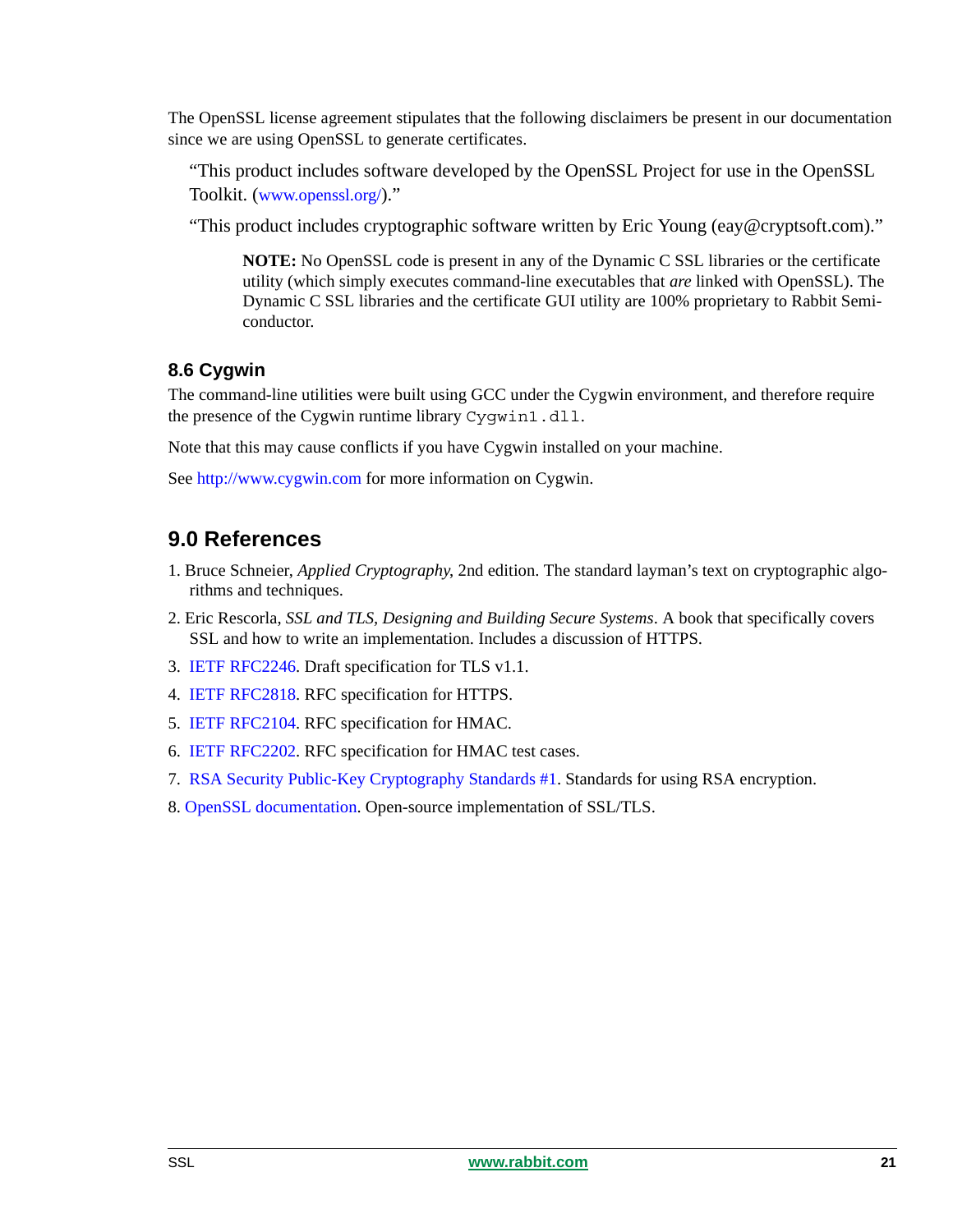# **Appendix A. Cryptography and Message Verification**

This appendix introduces cryptography and some SSL fundamentals. It is intended as a reference for an interested user to gain some insight into the inner workings of SSL, which can also aid in application development and debugging. The first section covers cryptography basics and message digest algorithms. The following section is an overview of SSL principles and standards, followed by brief discussions about SSL and TCP/IP, and SSL and HTTP.

# **A.1 Cryptography**

*Cryptography* is the science of encoding data such that the data cannot be easily recovered without knowing some secret key. Cryptography is as old as writing—there is evidence that ancient Romans and Egyptians had notions of cryptography and used them to protect military and political correspondence. Cryptography also forms the basis for all computer communications security today.

In order to provide a secure communication channel, SSL relies on a number of *ciphersuites*, collections of ciphers and hashing mechanisms to encrypt and verify data (we cover hashing below). The actual algorithms used by SSL are covered in the sections on *[SSL Standards](#page-24-0) and [SSL Basics](#page-10-0)*.

### **A.1.1** *Symmetric-Key* **Cryptography**

*Symmetric-key* cryptography is the oldest and most widely used way to encrypt data to hide it from an adversary. To use symmetric-key cryptography, both of the communicating entities need to know a single, secret, shared key, which is used to both encrypt and decrypt the data. Symmetric-key algorithms for computers are quite fast and usually quite simple. Common algorithms such as RC4 (developed by RSA Security) can be implemented in just a few lines of C code. Other common symmetric-key algorithms include DES, 3DES, and AES.

### **A.1.2** *Public-Key* **Cryptography**

The problem with symmetric-key cryptography is that there needs to be a way to share the key between the communicating entities before they can communicate securely. Historically, this has been done using trusted messengers who hand-carry the key from one side to the other. This, however, is not an acceptable solution for computer communications, and so SSL employs a *public-key* algorithm.

Developed in the 1970s, public-key algorithms use two separate keys, one to encrypt and the other to decrypt. For this reason, public-key cryptography is also called *asymmetric cryptography* (hence symmetric-key cryptography). This way, the public key can be sent in plain-text over the network, and the client can encrypt data, knowing that only the person with the paired key can decrypt it.

It would be possible to implement a secure channel using only public-key cryptography. Each entity would have a key pair, and the public keys would be exchanged via plain text and used to encrypt messages back and forth. However, the problem is that public-key algorithms are excessively slow since they are based on multiplication that involves 100-digit-plus numbers, which requires millions of operations. They are so slow, in fact, that many companies implement public-key algorithms in hardware, where they can still take up to half a second!

SSL avoids the performance hit by using public-key operations only during the initial handshake to exchange a single message containing a secret. This secret is then used to generate symmetric keys that are used with the speedier symmetric-key algorithms. Common public-key algorithms include RSA and Diffe-Hellman.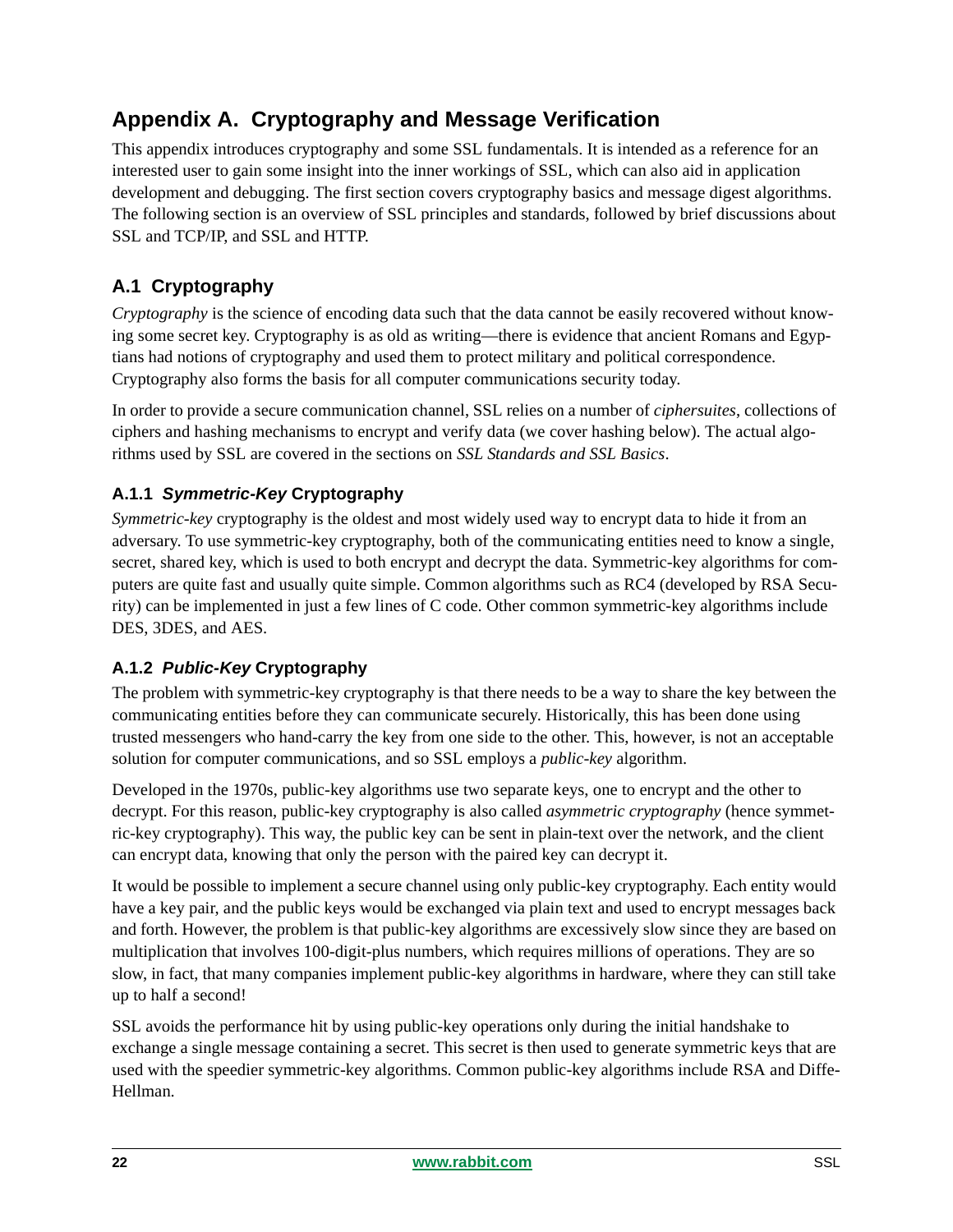### **A.2 The Importance of Randomness**

SSL security relies on the fact that an adversary cannot decrypt messages without the key except by trying every possible key used to encrypt the data (for a 128-bit symmetric key, or a 1024-bit public key, this process would take hundreds or thousands of years using current technology). The problem is that we need to take precautions to ensure that the adversary cannot improve his chances at guessing the key. For this reason, all SSL symmetric keys are generated with the help of a *cryptographically secure pseudo-random number generator (PRNG)*. The PRNG normally uses an external entropy source such as circuit noise that is nearly impossible to predict. An early Netscape implementation of SSL 2.0 was compromised in just a few hours because the computer's date and time, clearly *not* truly unpredictable entropy sources, were used to seed the PRNG.

### **A.3 Message Verification with Hashing**

In addition to hiding data using cryptography, SSL needs to verify that messages are not tampered with during transport. SSL achieves this through the use of *hashing* algorithms. For our purposes, a hash is a unique number generated directly from the data in a message. The idea behind message hashing is that it is impossible to generate the message from the hash, and hashing a message twice always produces the same value. For SSL, the important algorithms are SHA-1 (developed by the NSA) and MD5 (developed by Ron Rivest, the 'R' in RSA).

### **A.4 MD5, SHA-1, and HMAC**

SSL uses the MD5 and SHA-1 hashing algorithms extensively. Most importantly, they are used to generate the Message Authentication Code (MAC) for each message. They are also used to verify the entire handshake and to generate the symmetric key.

For top performance, it is necessary that the implementations of MD5 and SHA-1 be as fast as possible.

TLS does not use MD5 and SHA-1 directly, but instead uses a keyed hashing scheme called HMAC. HMAC, which is presented in IETF RFC 2104, wraps a hashing algorithm and adds provable security properties to a hashing algorithm. SSLv.3 uses a variant of HMAC, and TLS uses HMAC itself for all message hashing and to generate the MAC.

### **A.5 P-HASH and PRF Algorithms**

TLS requires two additional algorithms, which use HMAC, to generate the symmetric key. The first of these algorithms is P-HASH, which will expand a secret and a seed value into an arbitrarily large chunk of pseudo-random data using both HMAC-SHA1 and HMAC-MD5. Note that these data are pseudorandom and deterministic. The same secret and seed values will *always* generate exactly the same data.

The PRF algorithm is used to derive the symmetric key and in the handshake verification. It uses P-HASH to expand a secret into a chunk of data that can be divided into pieces for use as symmetric keys or as verification data.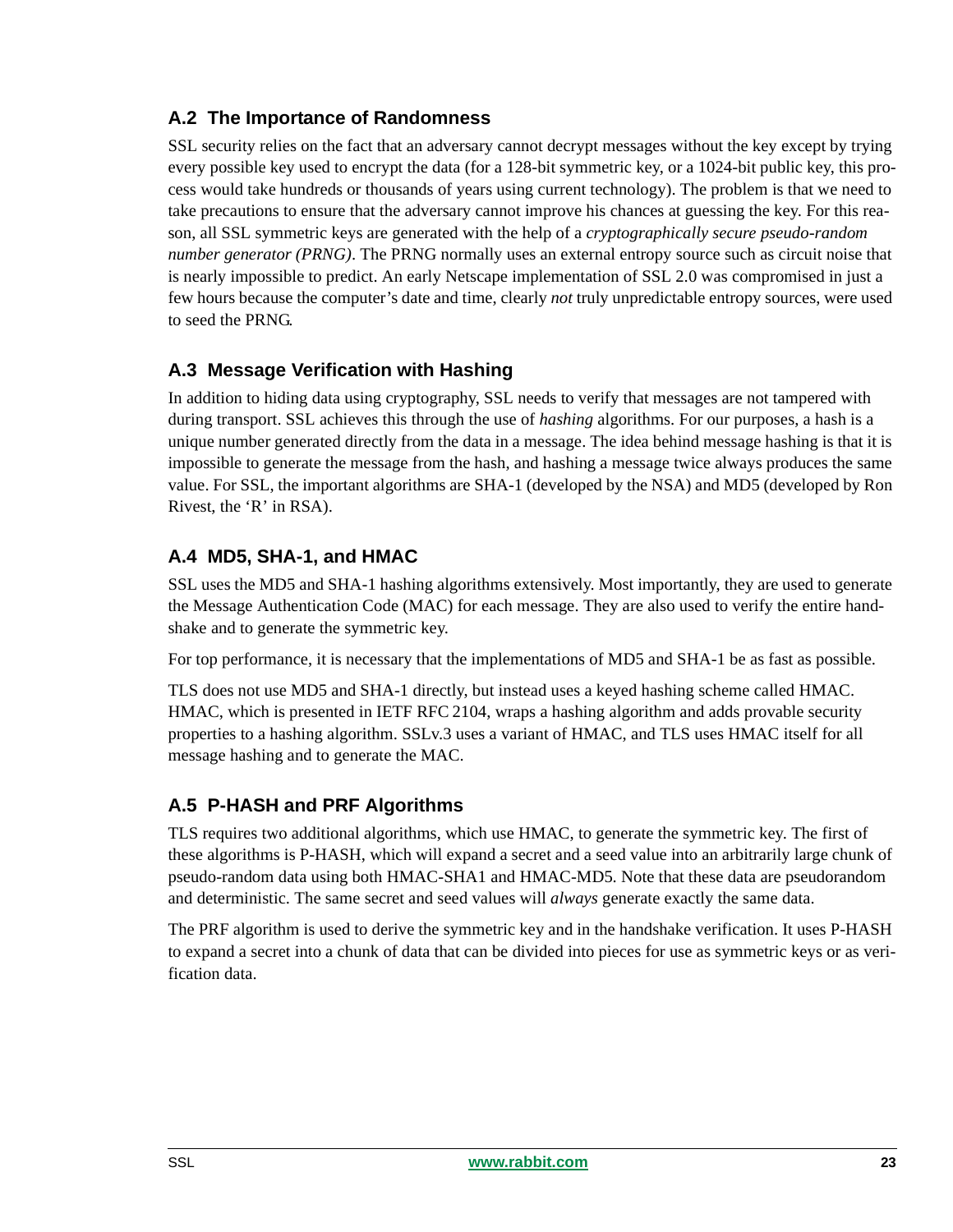# **A.6 An Overview of SSL**

SSL is a secure protocol designed to run over TCP/IP and to be easily interchangeable with the standard UNIX-style sockets API used by almost all networking software. Security is provided by a combination of *Public Key* and *Symmetric Key* cryptography along with a *certificate* infrastructure.

A certificate is a collection of identification data in a standardized format. The data are used to verify the identity of an entity (such as a Web server) on the Internet. The certificate is digitally *signed* by a Certificate Authority (CA), which is a trusted entity given the power to verify an individual or company wishing to provide a SSL-secured application. Any client wishing to communicate securely with that entity can verify its identity by polling a CA certificate database (this process is described more in Section 5).

The certificate also contains the *public key* of its owner. This key matches a secret *private key* that only the owner knows. The key pair is used both to verify the identity of the certificate owner, and to allow secret information to be exchanged between the certificate owner and another entity. (This process is described below).

An SSL session consists of several parts, which are described in detail in [Section 6.0, "SSL Basics."](#page-10-0)

1. The *handshake*.

The handshake is used to establish a secure channel between two entities. The client requests a secure connection from an SSL-enabled server by providing a message containing its parameters and requirements for the connection. The server replies with its certificate and its choice of SSL parameters. The client then verifies the certificate and the server's identity before continuing. If the verification is successful, the client uses the public key extracted from the server's certificate and encrypts a secret message and sends it to the server. The server then decrypts the secret, and both it and the client derive the *session keys* using the shared secret. The session keys are used with symmetric-key encryption algorithms (which are much faster than publickey algorithms) to send application data through the secure channel.

2. The *session*.

Once the SSL handshake is completed, the session begins. The two entities now communicate data using the secure channel. When one side has finished, it sends a final message indicating that it is done sending messages and will close the connection. At this point the server caches the session information using a unique identifier established during the handshake. This information is used if the client attempts another communication to do what is called a *session renegotiation*.

An important feature of SSL is its ability to do these session renegotiations. The session information cached by the server can be used to resume an SSL session where it left off, avoiding the expensive public-key operation. This is especially valuable for applications such as Web servers that may connect and reconnect many times (such as each time a user clicks a link on a Web page and is sent to a new page).

3. The *close*.

When the client or server is done communicating, a special alert, *close\_notify*, is sent to ensure that all communications have ceased and the connection can be closed. This alert prevents an adversary from performing a *truncation attack* to fool the server or client into thinking all the data to be exchanged have been sent, when actually there is some left (this can be a problem in situations such as banking transactions, where it is necessary for *all* the information to be received).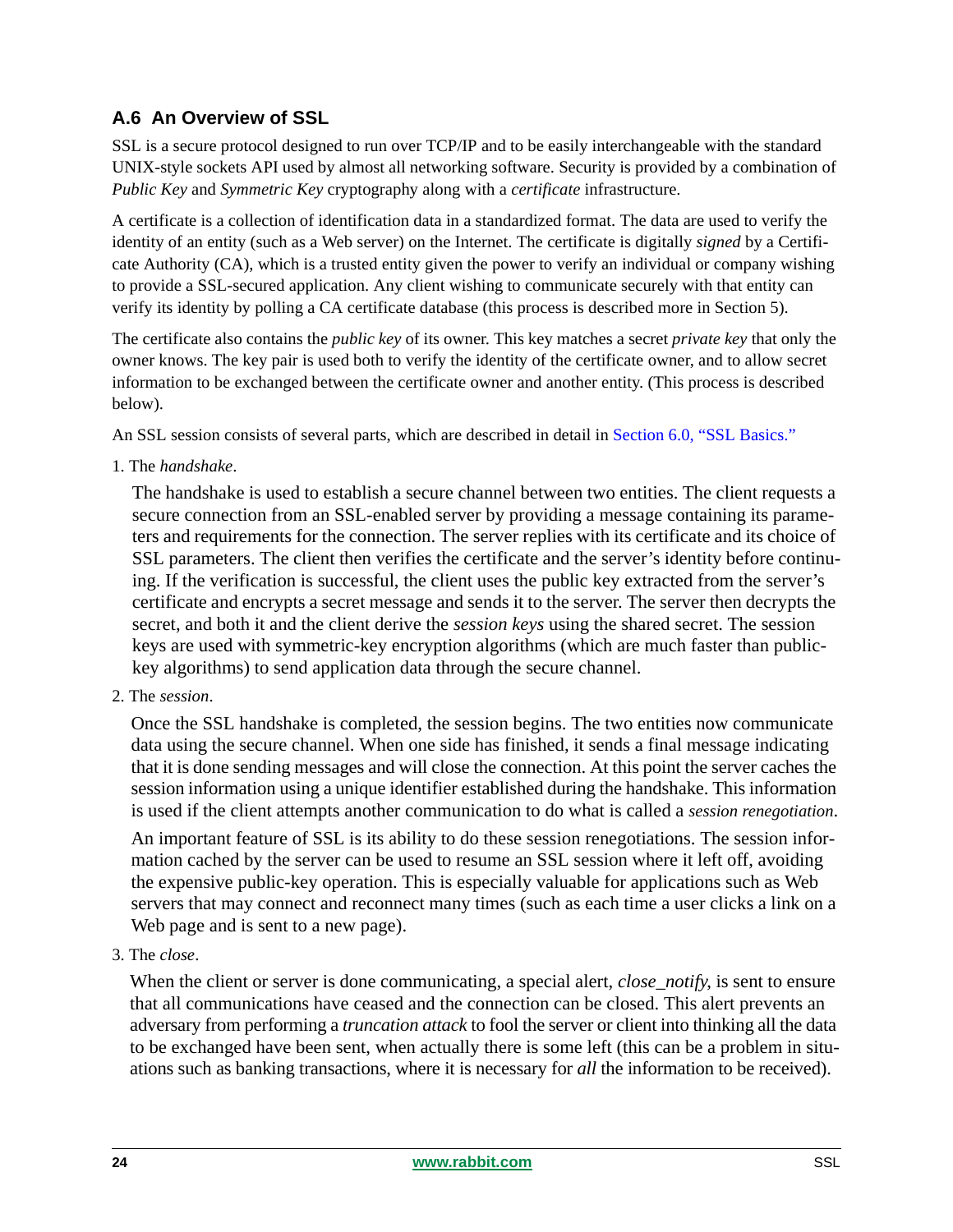### <span id="page-24-0"></span>**A.7 SSL Standards**

SSL v. 3 is described in an internal Netscape, Inc. document. The TLS standard is described in IETF's RFC 2246. These documents only provide the basis for the SSL protocol—they do not specify exactly how SSL implementations should communicate. For this reason, the computer-security industry (including IETF, RSA Security, among others) has developed guidelines that are to be used by SSL implementors. This section briefly covers the SSL protocol and some of the more important standards.

### **A.7.1 Certificates**

*Abstract Syntax Notation 1* (ASN.1) was developed to provide a description language for telecom protocols. ASN.1 is a fairly complex language, and its details are not important, except to note that SSL uses ASN.1 to encode certificates in a computer-readable format. As a result, most implementations (exceptions include servers without certificate verification, which is described below) will need to be able to parse ASN.1. See [Appendix B. "SSL Certificates,"](#page-27-0) for more information on certificates.

### **A.7.2 Public-Key Cryptography Standards**

In addition to the standards for certificates, RSA Security has developed a set of standards for public-key cryptography for use with TLS or SSL. These standards are (appropriately) called the *Public-Key Cryptography Standards* (PKCS). These standards apply when doing public-key cryptography operations, and are used extensively in SSL implementations.

There are currently about 13 PKCS standards (see [www.rsasecurity.com/rsalabs/pkcs/](http://www.rsasecurity.com/rsalabs/pkcs/)) applying to RSAbased cryptography, Diffie-Hellman, Elliptic-Curve cryptography, and several others.

The standard most relevant to SSL is PKCS #1, the RSA Cryptography Standard. PKCS #1 describes the RSA algorithm, as well as versions of the algorithm applicable to implementation. Most importantly, it describes how *padding* is added to a message that is to be encrypted/decrypted using RSA. Padding is the name given to the extra (usually random) data added to a message to conceal its length, or to be compatible with a given cryptographic algorithm. Concealing the length protects an attacker from inferring secret information about the message, and some algorithms (such as RSA) require data to be a certain length.

PKCS #1 defines two padding algorithms, PKCS1-v1.5 and OAEP. The details of these algorithms are not important for this manual, but they both essentially add a number of random bytes (with special terminator characters) to the data before it is encrypted. All SSL implementations must include at least PKCS1-v1.5 to be compatible (OAEP is a newer standard that may have some security issues, so it has not become widely accepted).

### **A.8 SSL and TCP/IP**

The most common SSL communication channel is TCP/IP. TCP is reliable, and so satisfies the in-order data requirements of the SSLv3 specification and the TLS RFC. SSL is a transport-layer protocol, designed to fit invisibly between the transport and application layers of the TCP/IP protocol stack. This section describes how SSL interacts with TCP/IP.

### **A.8.1 SSL, Sockets, and the TCP/IP Stack**

Most SSL implementations are created with an API that is very similar to that of traditional network sockets. In fact, SSL is intended to replace sockets and require no other functional changes to add security to applications already using TCP/IP sockets. In theory, any application that uses sockets could be made secure just by replacing the socket API calls with SSL API calls.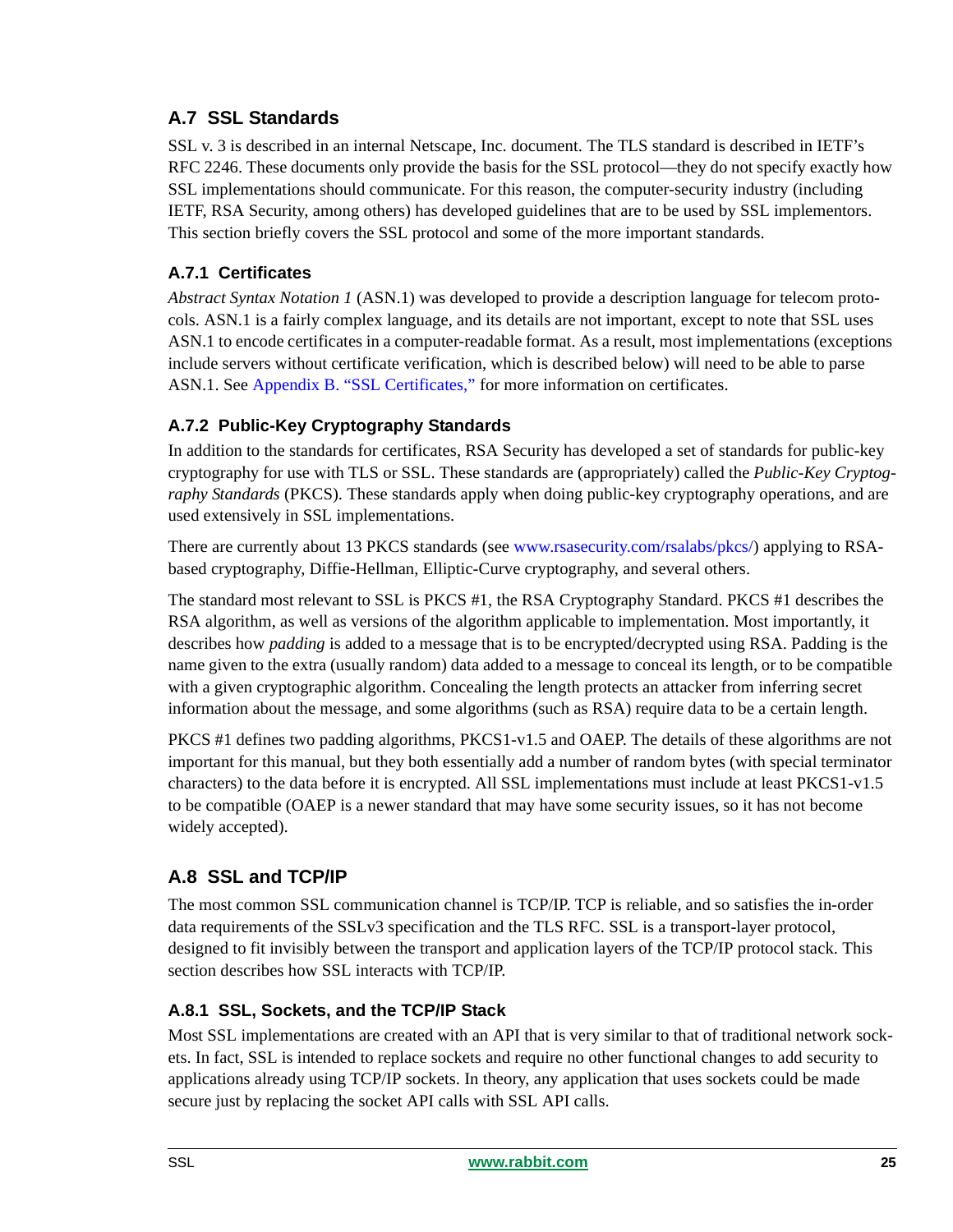Note that *communication* is different from *compliance*. An implementation without the mandatory features specified in the TLS RFC can still usually communicate with a TLS-compliant implementation, but is not *guaranteed* to be able to communicate with all implementations.

### **A.8.2 The SSL Record Layer**

SSL is very similar to TCP in that it is designed to encapsulate data for communications. TCP provides routing information to get the data to its target, and SSL provides the security. Like TCP, SSL has its own message format, the SSL *Record*. All SSL messages are wrapped in SSL records, which contain the message type, the length of the message, and the version of SSL/TLS being used. The Record layer is independent of the underlying TCP message structure—a single record may consist of several TCP frames, and a single TCP frame may contain multiple SSL records.

### **A.9 SSL and HTTP**

The intention of the original designers of SSL was to secure HTTP communications. The predominant high-level Web communication protocol, HTTP has no security whatsoever—it sends all data as plain text over the network. This makes applications such as e-commerce Web sites impossible to implement (no one would want to send their credit-card number over the Internet as plain text, where an attacker may be watching).

In theory, it is easy to integrate HTTP with SSL—just replace all the socket calls in the HTTP server with SSL calls. There are many problems with this because HTTP is a *stateless* protocol, that is, neither the server nor the client saves any information about the other during communication. However, SSL requires the state session information to be saved by both sides for session rengotiation.

### **A.9.1 HTTPS**

The combination of HTTP and SSL is known as *HTTPS* (HTTP secure), and is described in IETF RFC 2818. Essentially, all HTTP data are encrypted and sent via SSL. When received, the data are decrypted and are then processed normally. However, the implementation of HTTP has to know that SSL is being used since all the data will arrive at once in an SSL record, rather than a line at a time as normal. (For example, some Web servers read a line at a time, waiting for a blank line to signify the HTTP headers have all been sent, which will not work with HTTPS.)

### **A.9.2 SSL and Web Browsers**

All modern browsers support some form of SSL. Almost all new browsers support TLS. For this document, we will concentrate only on Microsoft Internet Explorer and Netscape, the most popular browsers.

The reason we mention browsers at all is that the implementation must be constructed carefully in order to be compatible with most browsers. Each browser's implementation of SSL differs slightly, and although all follow the specification, these differences can cause problems.

To illustrate the problem, let's look at the behavior of Internet Explorer and Netscape in a specific example. When the browser receives a certificate from the server, and verifies that it has been signed, but not by a trusted CA, the browser notifies the user and allows the user decide whether to cancel the connection or continue, even though the certificate is untrusted. This can happen often during debugging, or if SSL is used internally (all certificates are signed by the company, avoiding the CA fees). If the user chooses to continue, the SSL handshake should continue to establish the connection.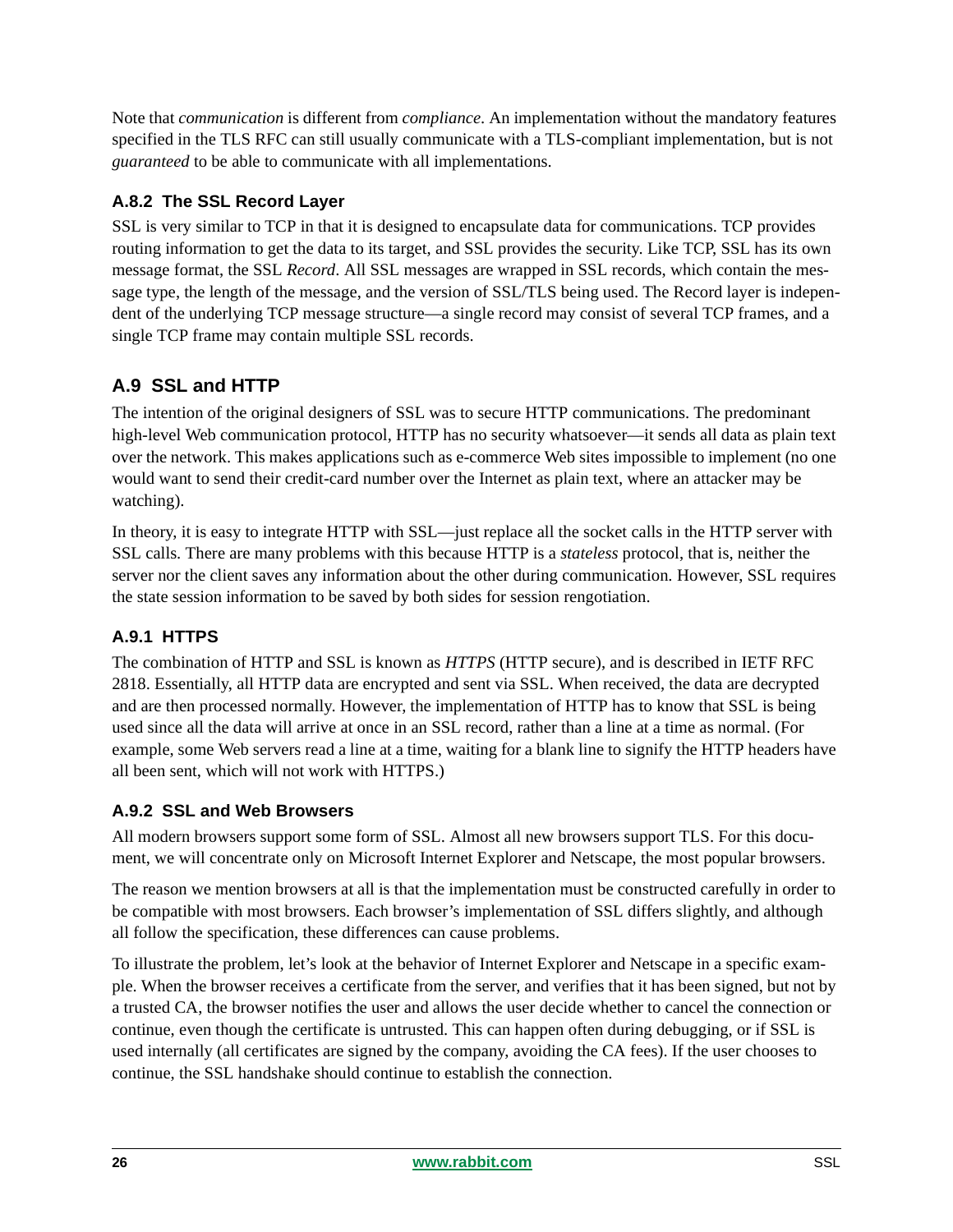However, the SSL specification does not specify exactly how this happens. When a user chooses to continue with an untrusted certificate, the actions taken by Internet Explorer and Netscape differ significantly. Upon receiving the user's choice, Netscape continues the handshake and establishes the connection as normal. Internet Explorer, on the other hand, continues the handshake to completion upon receiving a "bad" certificate, immediately cancels the connection, and *then* prompts the user. It then does a session renegotiation to reestablish the connection if the user chooses to continue. This does not necessarily change the server's behavior, but it is a reason to implement session renegotiation (other than the performance enhancement).

The preceding example is just one of many problematic details in communicating with browsers. There are many other potential problems, such as when and how HTTP headers are sent, the timeout periods for different operations, as well as all the considerations for normal network communication.

### **A.9.3 Browsers and Certificates**

Because Internet browsers are SSL clients, they must contend with managing and verifying certificates. They do this by storing several databases, one each for CA, intermediate CA (smaller corporations given signing authority by a major CA), Web site certificates, and local certificates. The browser uses these CA databases for verification, to store trusted certificates (Web sites), and to provide its identity (client certificates).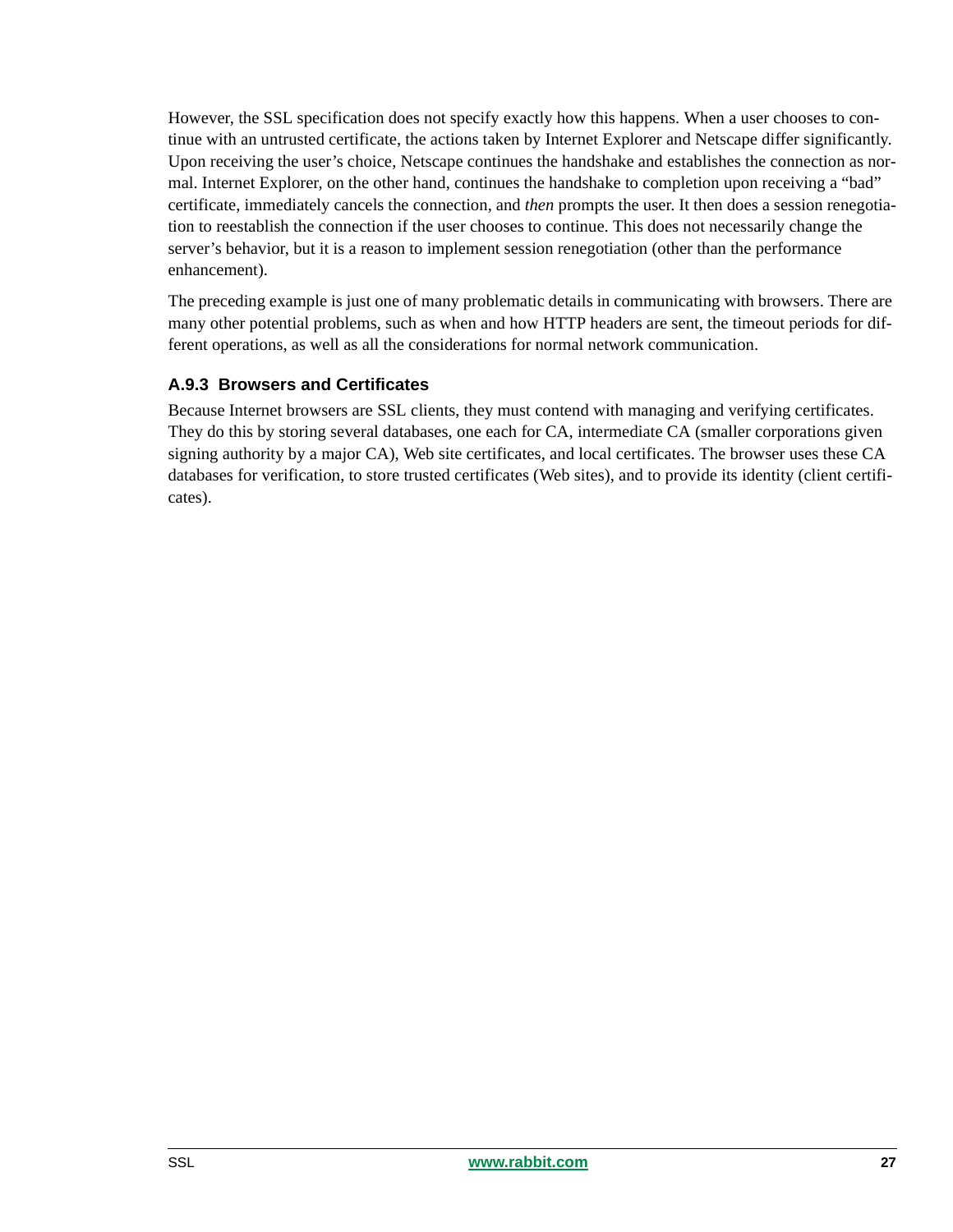# <span id="page-27-0"></span>**Appendix B. SSL Certificates**

### **B.1 What is a Digital Certificate?**

In order for security to be possible on the Internet, there needs to be some notion of trust. This trust is achieved by being able to determine the identity of some entity on the Internet with some degree of confidence—once this is possible, you can decide *who* to trust. A mechanism for identification on the Internet does exist, but how does it work? Most of the identification needed on the Internet for e-commerce and other purposes is provided by a single mechanism, the *digital certificate*.

A digital certificate is an electronic document that is used for identification purposes on computer networks (such as the Internet). It contains the name and (sometimes) contact information for the owner, along with other information used to identify the owner. The "owner" is typically the physical owner (an individual or organization) of a networked device.

Digital certificates would be useless if there was not some way to verify their validity. In the physical world, there are certain physical traits that are difficult to fake, such as fingerprints or DNA, and some of these can be used to determine whether or not a person matches the information on their identification document (such as a photo on a driver's license). In the digital world, however, there is no way to tell one person from another by physical traits. Anyone can claim to be the owner of a certificate. For this reason, digital certificates rely on what is called a *digital signature*.

The digital signature concept is based on public-key cryptography, which relies on separate public and private keys to encrypt a message. The public key is given out in the certificate itself, whereas the private key is kept secret by the owner. A digital signature is simply a message digest hash of the entire certificate (using either of the popular hashing algorithms, SHA-1 and MD5) that is encrypted using the owners *private* key. Normally, messages are encrypted using the public key, allowing only the owner of the private key to decode them. In reverse, however, the correct message hash can only be discerned using the public key to decode the digital signature. The way this works for validation is that the only person who could have encrypted the hash is the owner of the matching private key. Since the private key is kept secret and is difficult to duplicate then we can be sure with relatively high confidence that a digital certificate belongs to the owner of the private key. The problem is, there is no guarantee in the certificate itself that will tell you that the owner of the private key is who they say they are.

In the physical world there are certain measures taken to assure the validity of documents used for identification purposes, such as the holographic images on some drivers' licenses. These verification mechanisms usually rely upon the use of hard-to-duplicate items (such as holograms) so that the chances of the document being faked are low. These items are controlled by some organization (such as the Department of Motor Vehicles) and they provide a centralized service that does the work necessary to vouch for an individual. If you trust the organization, then you can be relatively certain that anyone possessing a identification document provided by the organization is who they say they are. This concept of centralized trust allows two people who have never met and know no one in common to assure their mutual identities (such as a person opening a bank account, the person has a DMV-issued identification card and the government assures the validity of the bank). The concept can be further extended to form a "chain of trust." In the case of the DMV, it is controlled by the government. Therefore, in theory, if you trust the government, you can trust the DMV, and therefore you can trust the documents produced by the DMV, forming a "chain" from the government to individuals.

This "chain of trust" is exactly the concept used by SSL for authentication in computer networks. On the Internet, the governing bodies for identification are corporations (such as Verisign and Thwate, the most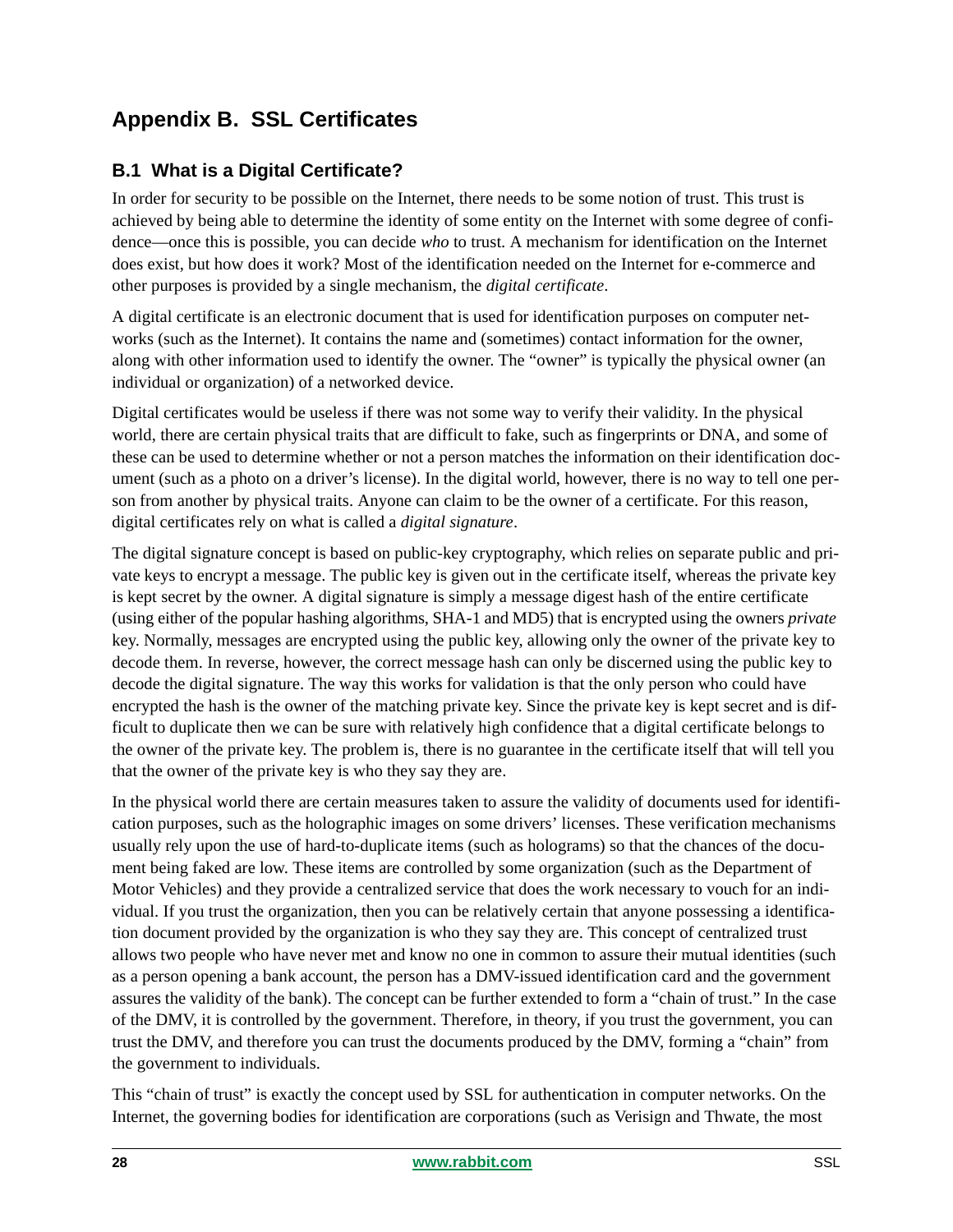recognizable of these companies) called *certificate authorities (CA)*. A CA provides the service of verifying the identity of a certificate owner using conventional means, then signs that owner's certificate using their own private key. The CA also has a certificate, called a *root certificate*, associated with the private key used for signing, that is publicly available for checking the authenticity of certificates. If you trust Verisign, then you can trust any certificate signed by them. Sometimes, a CA will issue secondary CA certificates, which means a third party can be responsible for signing certificates, and since that party has been authenticated by Verisign, you can then trust certificates signed by that party. In fact, anyone can be a CA, if they want to. All you need is a certificate, and the ability to sign other certificates using your private key. Anyone who trusts you can then trust the certificates you sign.

Certificates can also be *self-signed*. This means that the certificate is signed using its own paired private key. All CA root certificates are self-signed, and self-signed certificates can be useful for testing purposes, or in situations where authentication is not important.

Obviously, the entire digital certificate system relies on the "chains of trust". Without them, there would be almost no way to identify anyone for certain. Anyone could pose as anyone else. To prevent this, commercial CAs publish their certificates in popular Web browsers and Web servers. If you create your own CA, you will need to distribute your master certificate yourself, unless you are willing to pay Verisign to accept you as a third-party CA, or pay to have your certificate added to a browser (both are too expensive for most individuals and small companies).

### **B.2 What's in a Certificate?**

Digital Certificates are encoded using the *Distinguished Encoding Rules* (DER) subset of the *Abstract Syntax Notation* (ASN.1) developed by the telecommunications industry in the late 1970's. This flexible format allows some fields to be omitted, and some custom fields to be created.

A certificate can be organized into sections<sup>1</sup> as follows:

- The owner's identification, usually a name and other information such as the location of the owner
- The issuer's information, usually a reference to the signer's certificate
- Validation information, such as dates when valid, serial number, and accepted uses
- The owner's public key
- The digital signature
- Custom sections and extensions

Each section serves a specific purpose, and is explained in further detail below.

### **B.2.1 Owner's Identification**

This section of the certificate contains the identification information for the certificate owner. Sometimes identified as the subject of the certificate, this section contains specific fields used for identification. Only one of these fields is mandatory, the *Common Name*, abbreviated CN. The Common Name identifies the certificate with a particular network address, usually either a URL or IP address. Web browsers will compare this field with the domain providing the certificate and issue a warning if the two do not match.

i. Note that this breakdown does not match the actual fields in a digital certificate. However, this organization helps to clarify the functions of each of the different fields.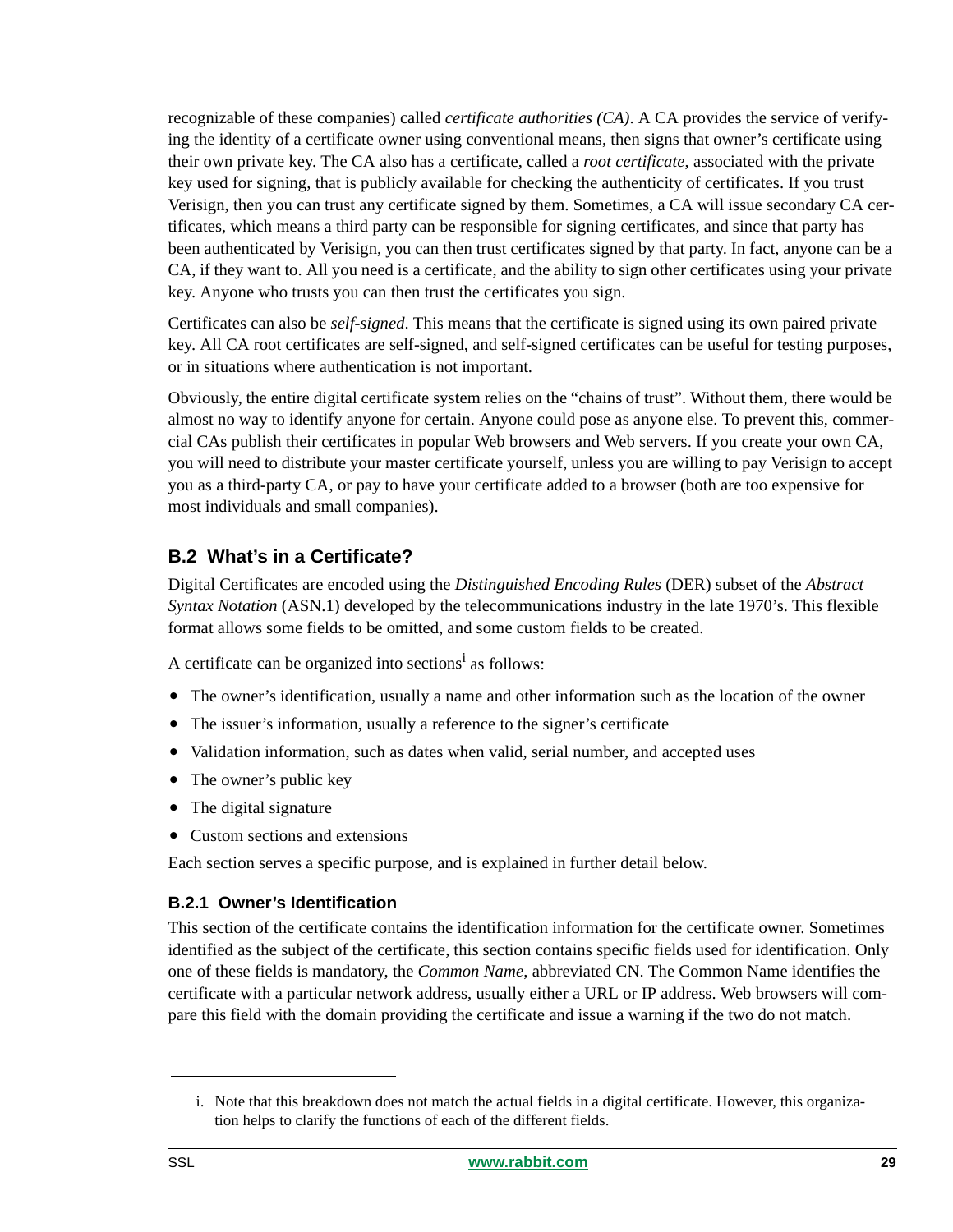This section can contain a number of other fields as well, some of the more common being Country (C), Organization (O), Organizational Unit (OU), and Location (L). A couple of these fields, along with the Common Name, are usually all that is needed in the identification section. It is also possible to define custom fields for additional information, if needed.

#### **B.2.2 Issuer's Information**

The issuer's information is simply the issuer's root CA certificate identification section. On a self-signed certificate, this section is identical to the identification section. On a certificate signed by a CA, the issuer's information matches the root CA certificate's identification section, allowing applications to find the matching root CA certificate in their local repository to do the authentication check.

#### **B.2.3 Validation Information**

The validation information consists of a few items that help verify and manage certificates. These include a date range in which the certificate is valid (usually a start date, before which the certificate is invalid, and end date, after which the certificate is also invalid), a version number, and a serial number.

This section also includes a constraints field that indicates the uses for which the certificate is valid. These may include server authentication and e-mail authentication, as well as other possible uses for which the certificate may be valid.

### **B.2.4 The Public Key**

This section simply consists of a field indicating the public-key algorithm used and the size of the key, and the public key itself. Most certificates today use the RSA public-key algorithm with key sizes ranging from 512 bits to 2048 bits.

#### **B.2.5 The Digital Signature**

Like the public key, the digital signature consists of a field indicating the algorithm used (usually either SHA-1 or MD5), and the signature itself. The signature is simply an encrypted hash of the entire certificate which can be decrypted using the public key. The signature is used to verify that the certificate has not been tampered with.

#### **B.2.6 Custom Sections and Extensions**

The flexible nature the DER format allows for custom sections to be added to certificates. These sections usually provide additional information not included in the identification section. Some examples include a "friendly name" (a more informative name than the Common Name) and application-specific *extensions* (an extension is simply a custom section specifically targeted at a particular application, such as a particular brand of Web browser). Extensions can hold any information needed by those applications.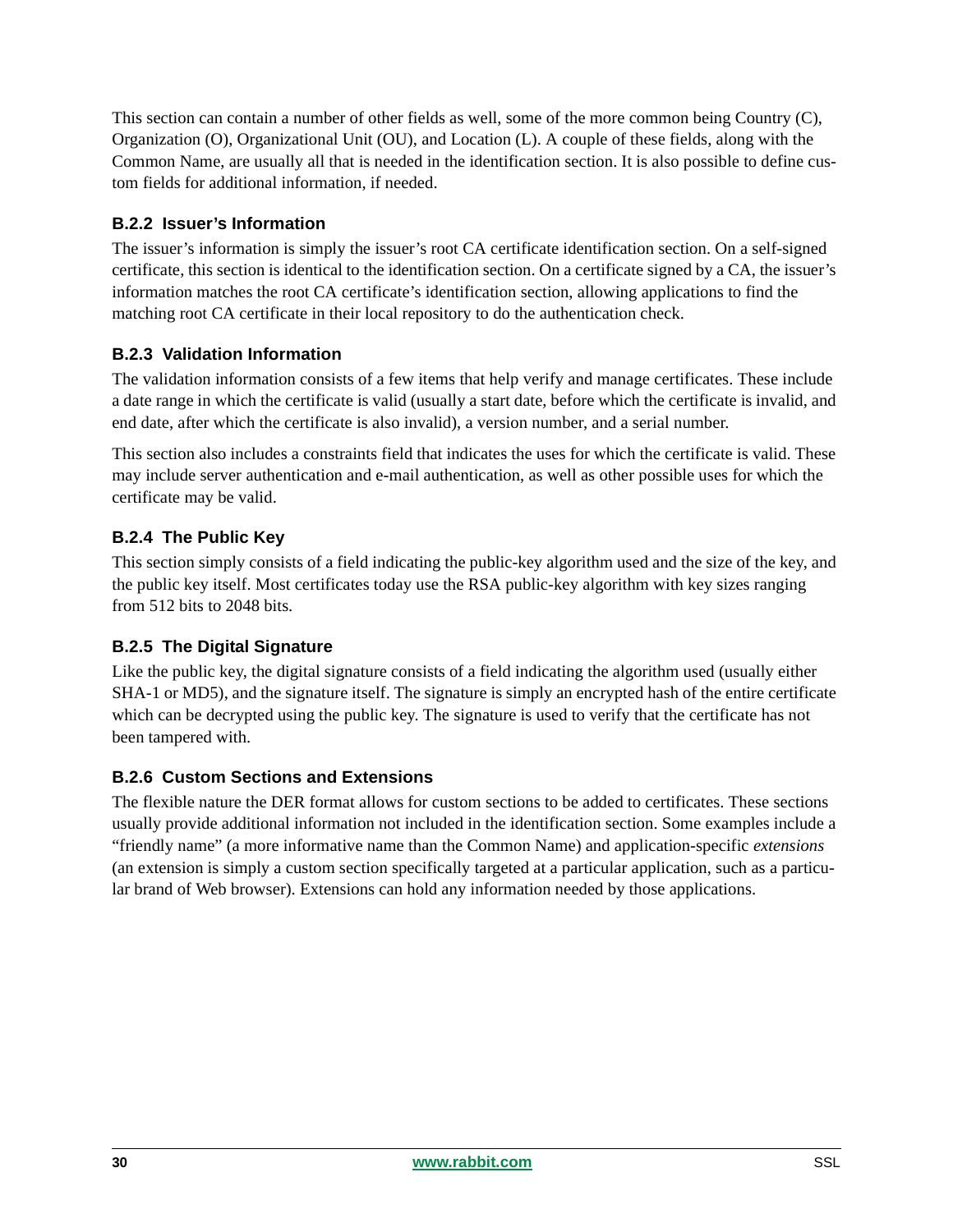# <span id="page-30-0"></span>**Appendix C. API Functions**

The following API function calls are for CGI programs. With the addition of HTTPS to the HTTP server, the socket is no longer accessible directly (although it is still accessible in the HTTP-only mode), since each HTTP server may be either a plain HTTP server or a secured HTTPS server. For this reason, we provide the following API function calls to CGI programmers, which allow basic direct-socket access using the current HTTP server. These function calls determine the current mode of the passed-in server structure, and use the appropriate socket (TCP or SSL) for that server. It is recommended that these function calls be used instead of direct socket access for new development.

### **http\_sock\_mode**

#### **void http\_sock\_mode( HttpState\* state, http\_sock\_mode\_t mode );**

#### **DESCRIPTION**

HTTP socket wrapper function for socket mode. This function can be used by CGI applications to set the mode of a socket associated with a particular HTTP server.

#### **PARAMETERS**

| state | HTTP state pointer, as provided in the first parameter to the CGI function. |
|-------|-----------------------------------------------------------------------------|
| mode  | HTTP mode to use for the socket. Valid values for mode are:                 |
|       | • HTTP MODE ASCII - Sets the associated socket to ASCII<br>mode.            |
|       | • HTTP MODE BINARY - Sets the associated socket to BINARY.                  |

#### **RETURN VALUE**

None

#### **LIBRARY**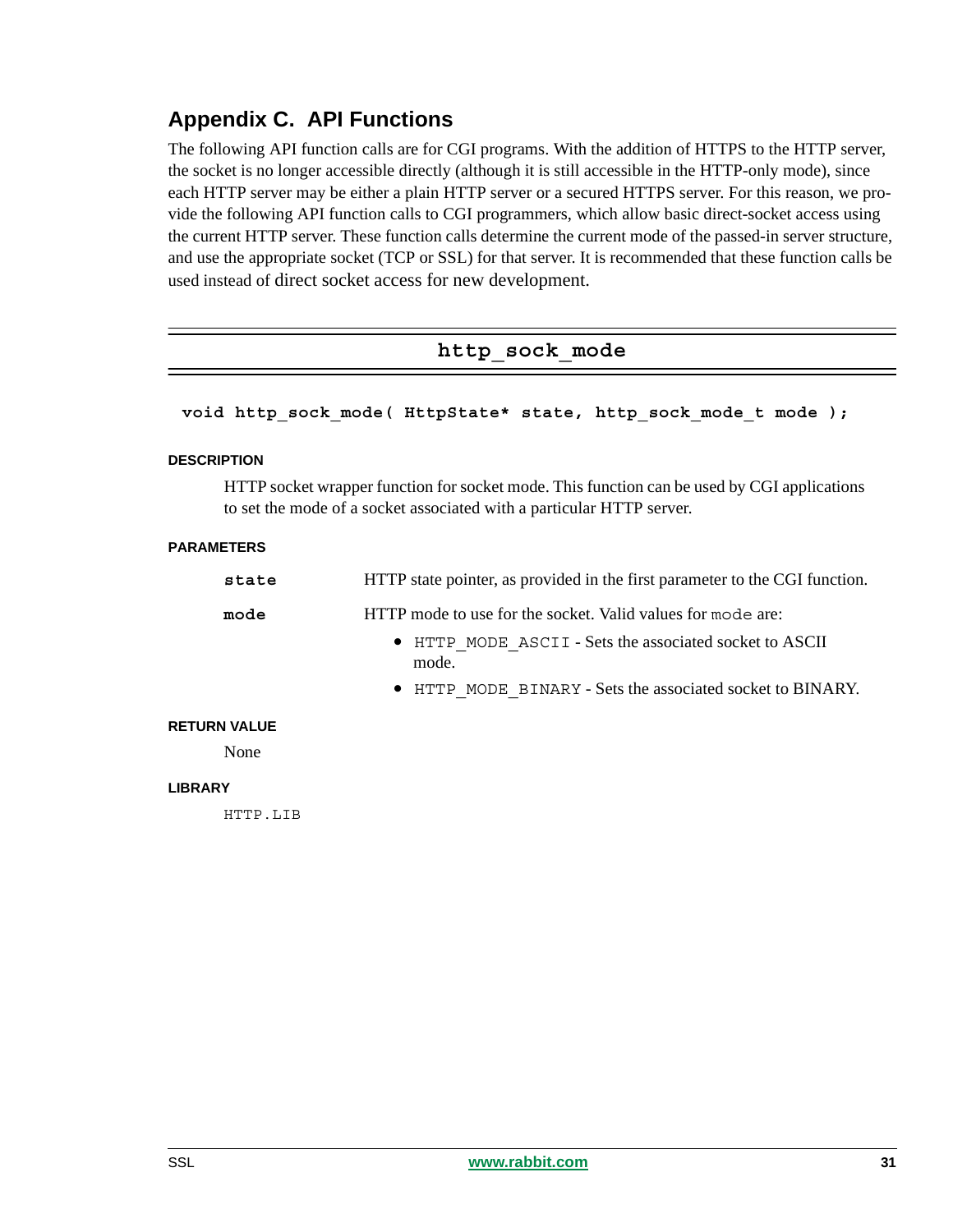### **http\_sock\_bytesready**

#### int http sock bytesready( HttpState \*state );

#### **DESCRIPTION**

HTTP wrapper function for sock bytesready(). This function may be used by CGI applications to determine if there is data waiting on the socket associated with a particular HTTP server.

#### **PARAMETERS**

**state** HTTP state pointer, as provided in the first parameter to the CGI function.

#### **RETURN VALUE**

- -1: no bytes waiting to be read
- 0: in ASCII mode, a blank line is waiting to be read,
	- or, for UDP, an empty datagram is waiting to be read
- >0: number of bytes waiting to be read

#### **LIBRARY**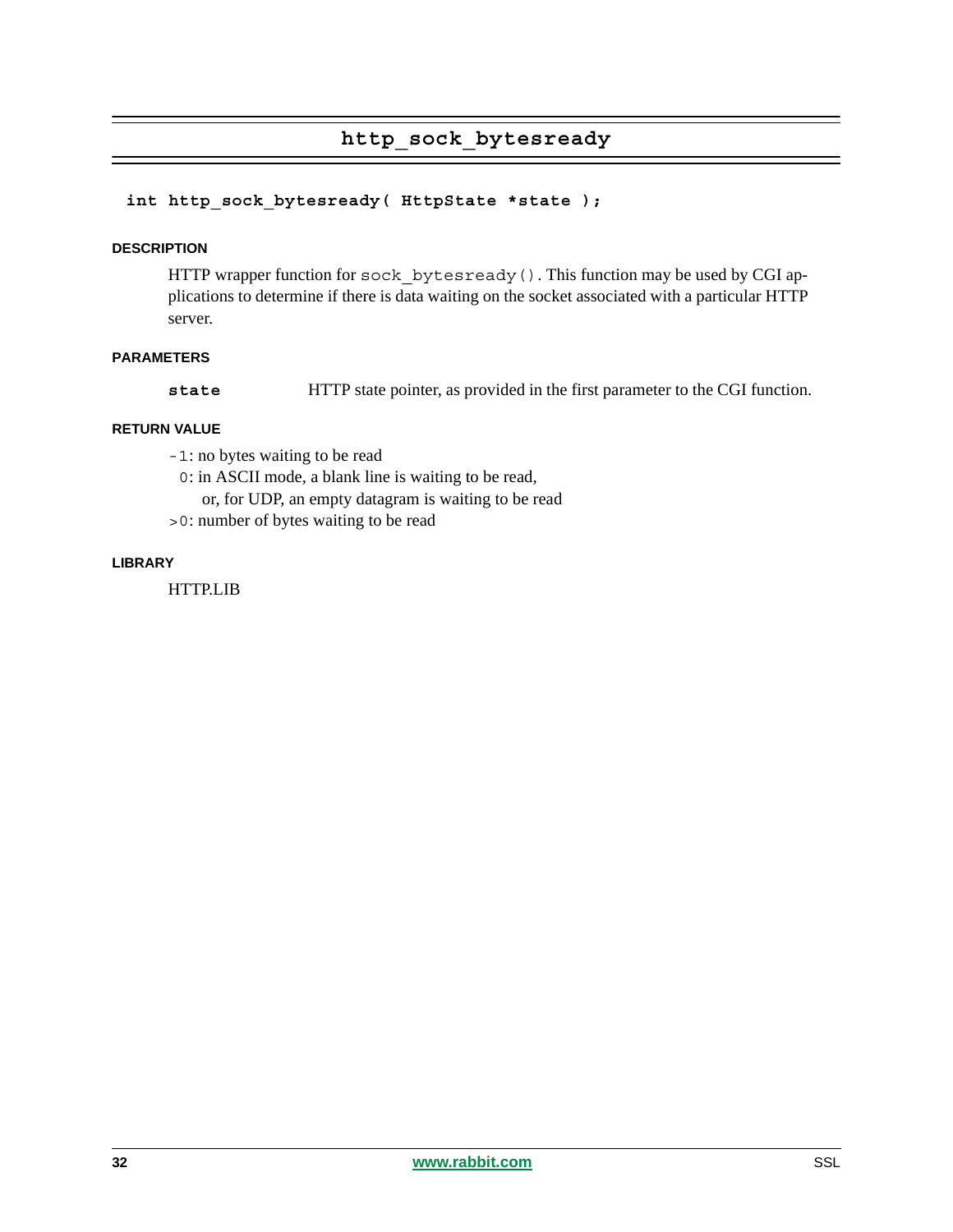### **http\_sock\_gets**

#### int http sock gets(HttpState \*state, byte \*dp, int len);

#### **DESCRIPTION**

HTTP wrapper function for sock gets(). This function can be used by CGI applications to retrieve a string waiting on an ASCII-mode socket associated with a particular HTTP server.

#### **PARAMETERS**

| state | HTTP state pointer, as provided in the first parameter to the CGI function. |
|-------|-----------------------------------------------------------------------------|
| dp    | Pointer to return buffer                                                    |
| len   | Maximum size of return buffer                                               |

#### **RETURN VALUE**

0: if buffer is empty, or

if no " $\r \r$ " or " $\n \r \r$ " is read, but buffer had room *and* the connection can get more data! >0: is the length of the string

-1: error

#### **LIBRARY**

HTTP.LIB

#### **SEE ALSO**

http\_sock\_mode, sock\_gets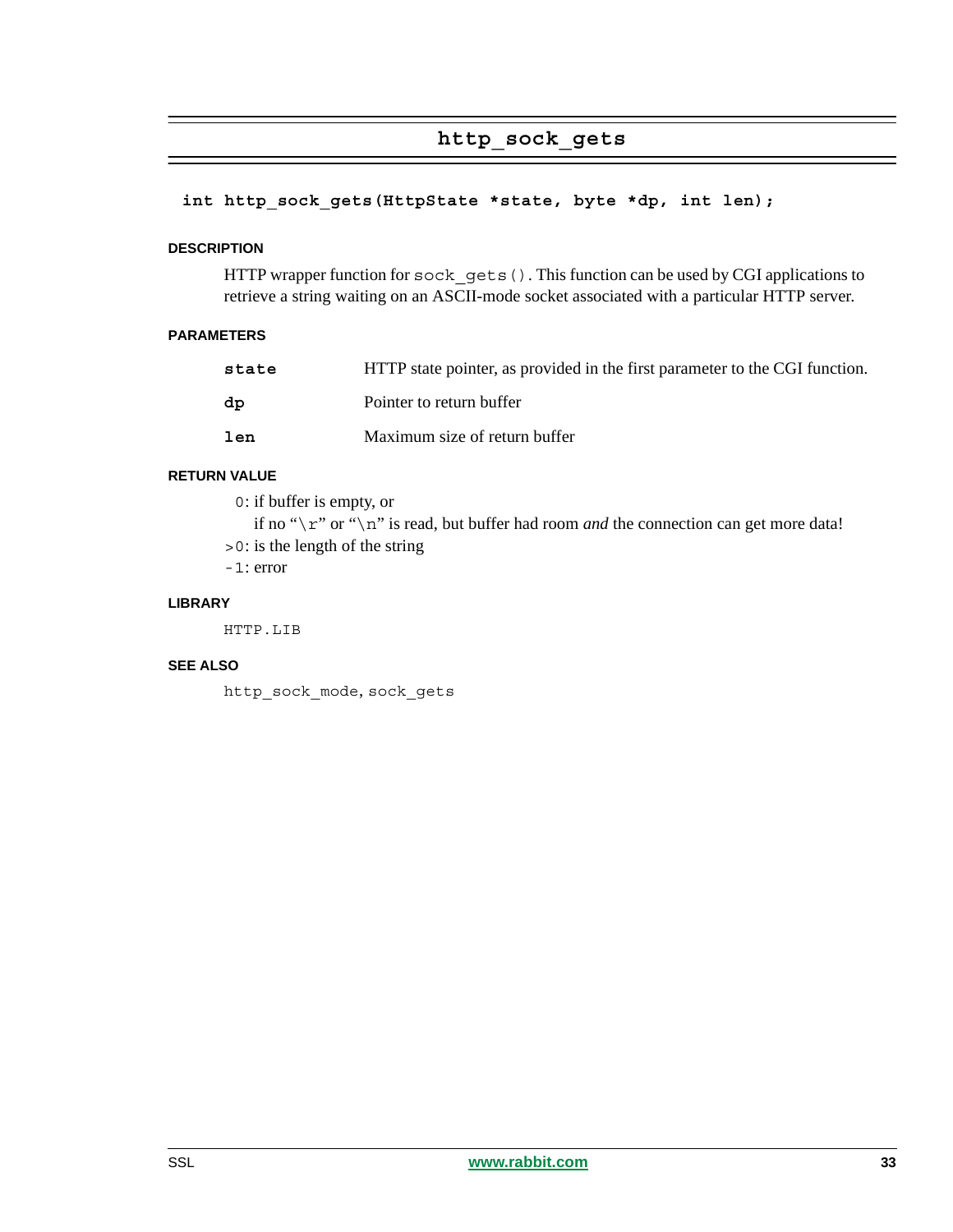### **http\_sock\_fastread**

### int http sock fastread( HttpState \*state, byte \*dp, int len );

#### **DESCRIPTION**

HTTP wrapper function for sock fastread(), that is for non-blocking reads (root). This function can be used to read data from a socket associated with a particular HTTP server. This function is intended for use in CGI applications.

#### **PARAMETERS**

| state | HTTP state pointer, as provided in the first parameter to the CGI function. |
|-------|-----------------------------------------------------------------------------|
| dp    | Pointer to return buffer                                                    |
| len   | Maximum size of return buffer                                               |

#### **RETURN VALUE**

>0: the number of bytes read

-1: error

#### **LIBRARY**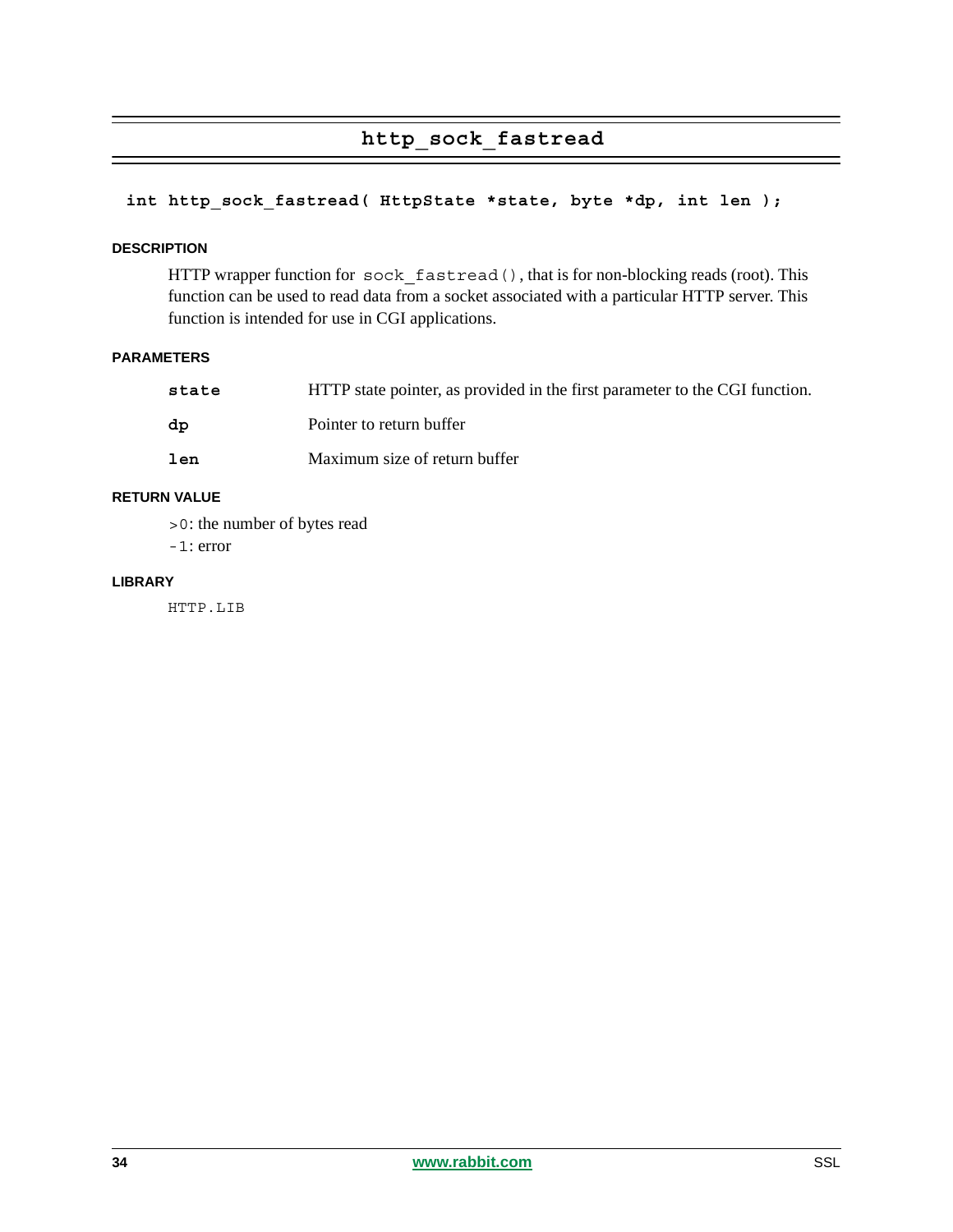### **http\_sock\_fastwrite**

#### int http sock fastwrite( HttpState \*state, byte \*dp, int len );

#### **DESCRIPTION**

HTTP wrapper function for sock fastwrite(), that is, for non-blocking writes. This function can be used to write data from a root buffer to a socket associated with a particular HTTP server. This function is intended for use in CGI applications.

#### **PARAMETERS**

| state | HTTP state pointer, as provided in the first parameter to the CGI function. |
|-------|-----------------------------------------------------------------------------|
| dp    | Pointer to buffer containing data to be written.                            |
| len   | Maximum number of bytes to write to the socket.                             |

#### **RETURN VALUE**

>0: the number of bytes written

-1: error

#### **LIBRARY**